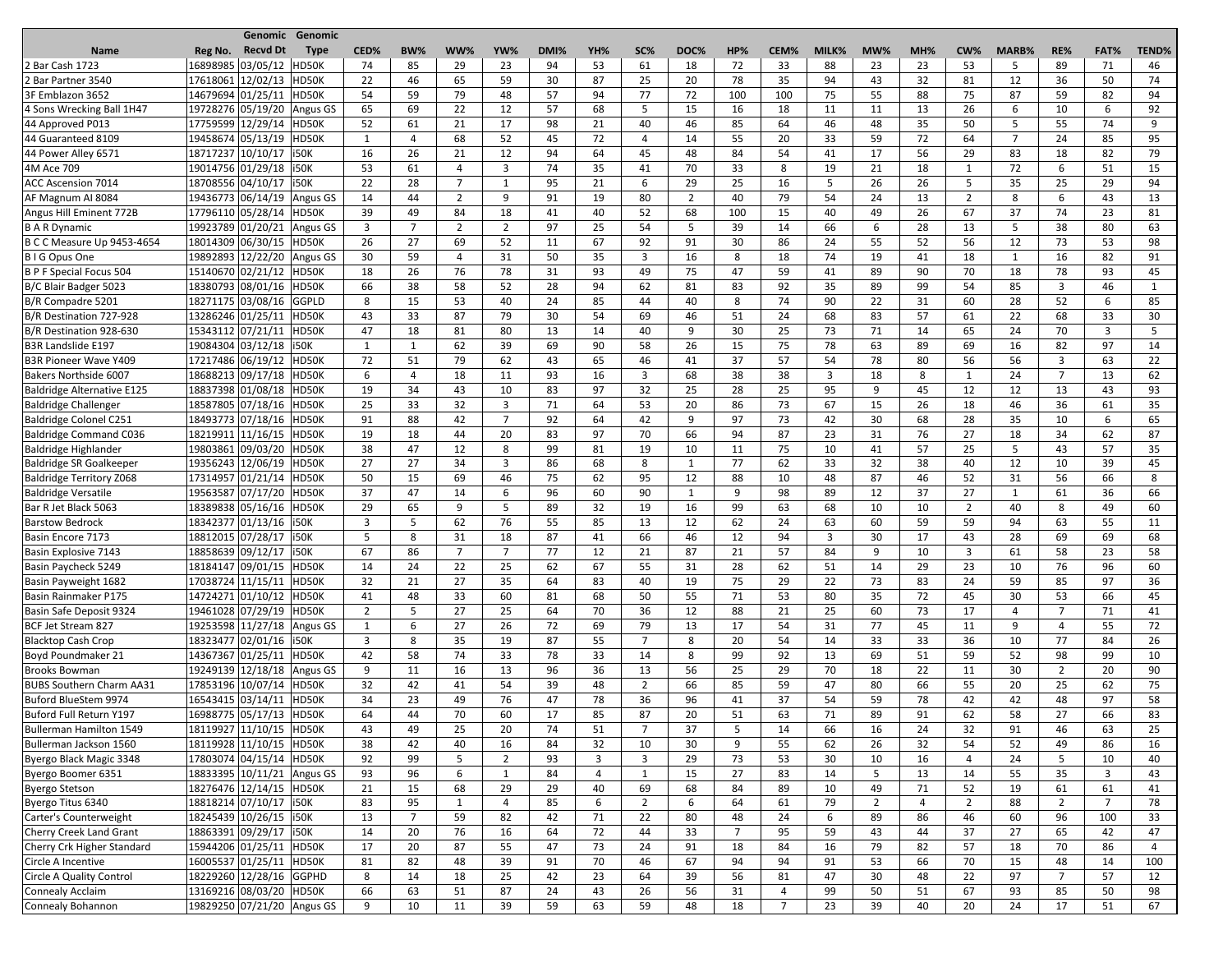|                               |                   | Genomic Genomic                   |                |                |                |                |      |     |                |                |                |                |       |                |     |                |                |                |                |                |
|-------------------------------|-------------------|-----------------------------------|----------------|----------------|----------------|----------------|------|-----|----------------|----------------|----------------|----------------|-------|----------------|-----|----------------|----------------|----------------|----------------|----------------|
| <b>Name</b>                   | Reg No.           | <b>Recvd Dt</b><br><b>Type</b>    | CED%           | BW%            | WW%            | YW%            | DMI% | YH% | SC%            | DOC%           | HP%            | CEM%           | MILK% | MW%            | MH% | CW%            | MARB%          | RE%            | FAT%           | <b>TEND%</b>   |
| Connealy Concord 7838         | 18870412 09/26/17 | GGPLD                             | 5              | 8              | 42             | 28             | 67   | 88  | 68             | 99             | $\overline{7}$ | 53             | 63    | 48             | 67  | 30             | 74             | $\overline{2}$ | $\overline{7}$ | 78             |
| Connealy Consensus 7229       | 16447771 01/28/13 | HD50K                             | 74             | 70             | 56             | 78             | 39   | 89  | 35             | 39             | 79             | 89             | 80    | 94             | 86  | 89             | 22             | 80             | 41             | 46             |
| Connealy Contrast             | 15150605 01/25/11 | HD50K                             | 47             | 22             | 89             | 69             | 27   | 96  | 41             | 27             | 52             | 66             | 90    | 73             | 92  | 82             | 68             | 54             | 82             | 17             |
| Connealy Cool 39L             |                   | 17586776 12/02/13 GGPHD           | 36             | 63             | 28             | 54             | 65   | 57  | 8              | $\mathbf{1}$   | $\mathbf{1}$   | 95             | 78    | 58             | 60  | 35             | 54             | 13             | 63             | 71             |
| Connealy Counselor            |                   | 16761497 03/11/13 HD50K           | 43             | 38             | 44             | 32             | 53   | 44  | 12             | 58             | 6              | 98             | 54    | 16             | 45  | 42             | 78             | 3              | 7              | 75             |
| Connealy Dry Valley           |                   | 18533906 08/22/16<br>GGPLD        | 50             | 61             | 35             | 46             | 77   | 75  | 9              | $\overline{7}$ | 52             | 54             | 49    | 68             | 57  | 24             | 33             | 28             | 74             | 31             |
| Connealy Front & Center       |                   | 17029809 01/03/12 HD50K           | 52             | 51             | 53             | 51             | 21   | 72  | 15             | 45             | 67             | 79             | 19    | 70             | 77  | 75             | 93             | 26             | 55             | 33             |
| Connealy Frontline            |                   | 12693793 06/04/18 Angus GS        | 33             | 60             | 54             | 76             | 33   | 29  | 13             | 22             | 45             | 31             | 28    | 62             | 57  | 83             | 90             | 71             | 50             | 23             |
| <b>Connealy Guardian</b>      |                   | 18538592 08/25/16 GGPLD           | 88             | 92             | 16             | 11             | 73   | 9   | 57             | 21             | 12             | 93             | 5     | 24             | 18  | 8              | 79             | 56             | 71             | 42             |
| Connealy Hard Rock 6621       |                   | 18533917 08/22/16 GGPLD           | 77             | 85             | 13             | 28             | 67   | 32  | 15             | 74             | 36             | 8              | 93    | 19             | 5   | 32             | 46             | 66             | 72             | 84             |
| Connealy Impression           | 15543702 01/25/11 | HD50K                             | 28             | 31             | 66             | 71             | 36   | 43  | 62             | 89             | 57             | 30             | 78    | 65             | 68  | 67             | 69             | 35             | 17             | 46             |
| Connealy Kaboom 7324          | 15148658 02/10/11 | HD50K                             | 72             | 78             | 24             | 8              | 94   | 3   | 22             | 43             | 67             | 52             | 84    | 16             | 6   | 27             | 74             | 59             | 54             | 49             |
| Connealy Lead On              | 13447282 01/25/11 | HD50K                             | 96             | 81             | 71             | 46             | 51   | 31  | 51             | 32             | 90             | 80             | 47    | 67             | 52  | 64             | 66             | 31             | $\overline{2}$ | 36             |
| Connealy National 390C        |                   | 18498059 07/06/16 GGPLD           | $\overline{7}$ | 24             | 42             | 46             | 32   | 94  | 77             | 38             | 31             | 80             | 17    | 48             | 79  | 57             | 60             | 4              | 9              | 16             |
| Connealy Premium Product      |                   | 16476974 03/16/15<br>HD50K        | 17             | 10             | 94             | 93             | 21   | 97  | 77             | 80             | 24             | 54             | 69    | 97             | 99  | 96             | 96             | 13             | 54             | 69             |
| Connealy Producer             | 15832632 02/07/12 | HD50K                             | 53             | 47             | 61             | 43             | 55   | 25  | 56             | 78             | 43             | 45             | 18    | 38             | 9   | 37             | 43             | 19             | 38             | 92             |
| Connealy Regulator            |                   | 17893985 11/06/14<br><b>GGPHD</b> | 19             | 37             | 45             | 60             | 37   | 96  | 74             | 73             | 39             | 39             | 100   | 27             | 44  | 65             | 44             | 31             | 31             | 87             |
| Connealy Response             |                   | 16205003 01/25/11 HD50K           | 52             | 62             | 38             | 51             | 28   | 61  | 27             | 36             | 71             | 62             | 94    | 40             | 42  | 47             | 67             | 90             | 84             | 49             |
| Connealy Tahoe 863J           |                   | 19829277 07/21/20 Angus GS        | 21             | 36             | 5              | 4              | 99   | 31  | 58             | 13             | 13             | 53             | 36    | 30             | 51  | 19             | 3              | 48             | 87             | 45             |
| Connealy Uptown 171           |                   | 18230530 10/07/15 GGPLD           | 77             | 79             | 17             | 12             | 82   | 66  | 41             | 31             | 1              | 79             | 76    | 30             | 41  | 20             | 49             | 27             | 8              | 40             |
| CoX Black Rock 5532           |                   | 18381926 03/15/16<br>i50K         | $\overline{2}$ | 10             | 81             | 93             | 16   | 97  | 28             | 26             | 100            | 68             | 8     | 97             | 100 | 85             | 69             | 31             | 40             | 57             |
| CoX Deep Impression A066      |                   | 17799881 01/14/14 HD50K           | 5              | 15             | 54             | 39             | 49   | 35  | 60             | 89             | 84             | 37             | 12    | 43             | 36  | 45             | 12             | 56             | 79             | 21             |
| CoX Excaliber 8590            |                   | 19254472 11/16/18<br>HD50K        | 61             | 69             | 16             | 8              | 59   | 14  | 11             | 15             | 70             | 13             | 57    | 15             | 16  | 4              | 39             | 6              | 1              | 17             |
| CoX Ransom 5032               |                   | 18173481 08/11/17<br><b>GGPHD</b> | 4              | 11             | 33             | 44             | 36   | 97  | 73             | 71             | 13             | 80             | 84    | 26             | 93  | 52             | 80             | 10             | 60             | 55             |
| CoX SS Compliance Z17T        | 17315279 03/19/13 | HD50K                             | 28             | 20             | 88             | 42             | 26   | 80  | 55             | 9              | 43             | 32             | 56    | 71             | 60  | 78             | 3              | 85             | 91             | 14             |
| Desu C192                     |                   | 19698674 01/31/20<br>HD50K        | $\overline{2}$ | 28             | 23             | 32             | 77   | 51  | 50             | 9              | 54             | 51             | 74    | 23             | 39  | 15             | 4              | 71             | 63             | 98             |
| De-su C227                    |                   | 19682184 01/31/20<br>HD50K        | 35             | 81             | $\mathbf 1$    | $\mathbf 1$    | 92   | 6   | 36             |                | 48             | 6              | 78    |                | 1   | 3              | 23             | 42             | 80             | 13             |
| <b>DE-SU Field General</b>    |                   | 19352488 03/08/19<br>HD50K        | 39             | 59             | 20             | $\overline{4}$ | 70   | 30  | 79             | 32             | 28             | 20             | 18    | 16             | 5   | 5              | $\overline{2}$ | 16             | 23             | 89             |
| Diablo Deluxe 1104            |                   | 18741751 03/14/17   i50K          | 63             | 50             | 9              | 6              | 99   | 60  | 10             | 4              | 10             | $\overline{7}$ | 76    | 12             | 17  | 5              | $\overline{7}$ | 71             | 52             | 14             |
| Diamond On Track 748R         |                   | 14993300 01/25/11 HD50K           | 41             | 9              | 91             | 68             | 22   | 80  | 69             | 99             | 93             | 68             | 34    | 81             | 68  | 89             | 53             | 59             | 69             | 97             |
| <b>DL</b> Diesel              |                   | 19311776 12/26/18 HD50K           | 23             | 32             | $\mathbf{1}$   | 14             | 85   | 23  | 8              | 10             | 36             | 15             | 98    | 5              | 25  | 8              | 84             | 54             | 84             | $\overline{7}$ |
| <b>DL Dually</b>              |                   | 18608253 11/14/16 150K            | 86             | 84             | $\mathbf{1}$   | 3              | 100  | 33  | 66             | 4              | 3              | 47             | 98    | 6              | 38  | 24             | 67             | 59             | 60             | $\overline{2}$ |
| Dvar Huckleberry 871          |                   | 19211568 10/09/18 Angus GS        | 74             | 65             | 28             | 14             | 50   | 86  | 87             | 6              | 9              | 97             | 70    | 69             | 75  | 17             | 16             | $\mathbf{1}$   | 10             | 67             |
| E&B Blueprint 691             | 15434180 01/25/11 | HD50K                             | 40             | 44             | 99             | 99             | 10   | 100 | 93             | 64             | 90             | 65             | 74    | 100            | 100 | 99             | 63             | 85             | 63             | 88             |
| <b>E&amp;B Plus One</b>       |                   | 19196960 09/24/18 Angus GS        | 14             | 20             | 68             | 25             | 55   | 96  | 84             | 15             | 14             | 85             | 74    | 81             | 73  | 64             | 18             | 13             | 40             | 95             |
| <b>EF Complement 8088</b>     |                   | 16198796 03/14/11 HD50K           | 17             | 15             | 57             | 26             | 61   | 76  | 40             | 43             | 93             | 19             | 11    | 58             | 67  | 42             | 45             | 83             | 99             | 21             |
| EF Official 3604              |                   | 17786383 03/24/15 HD50K           | $\overline{2}$ | $\overline{2}$ | 100            | 76             | 18   | 93  | 84             | 46             | 39             | 34             | 1     | 99             | 97  | 97             | 34             | 70             | 79             | 25             |
| EF Top Ten 3186               |                   | 17626863 07/01/14 HD50K           | 23             | 41             | 51             | 54             | 49   | 39  | 27             | 29             | 66             | $\overline{4}$ | 74    | 45             | 24  | 41             | 35             | 48             | 35             | 29             |
| Ellingson Authorize 7057      |                   | 18899092 10/10/17   i50K          | 14             | 32             | $\overline{3}$ | 7              | 96   | 9   | 39             | 37             | 42             | 84             | 20    | 23             | 13  | 14             | 61             | 17             | 68             | 38             |
| Ellingson Chaps 4095          |                   | 17932714 11/17/14<br>HD50K        | 58             | 29             | 67             | 53             | 64   | 98  | 25             | 59             | 51             | 46             | 86    | 87             | 98  | 85             | 97             | 14             | 29             | 38             |
| Ellingson On Point 9079       |                   | 19490484 12/02/19 HD50K           | 12             | 22             | 40             | 35             | 71   | 60  | 13             | 60             | 37             | 57             | 45    | 30             | 41  | 44             | 14             | 65             | 84             | 93             |
| <b>EXAR Addition 9022B</b>    |                   | 19359802 08/21/19 HD50K           | 13             | 33             | 5              | $\overline{3}$ | 95   | 86  | $\mathbf{1}$   | $\mathbf{1}$   | 61             | 33             | 19    | 29             | 63  | .5             | 30             | 11             | 90             | 42             |
| <b>EXAR Counsel 1016B</b>     |                   | 16832604 03/10/11 HD50K           | 54             | 69             | 43             | 32             | 55   | 24  | 9              | 58             | 81             | 82             | 32    | 76             | 37  | 36             | 42             | 33             | 44             | 52             |
| <b>EXAR Express Way 1079B</b> | 19376316 06/11/19 | HD50K                             | 94             | 79             | 66             | 92             | 9    | 92  | 57             | 52             | 100            | 72             | 90    | 50             | 78  | 91             | 30             | 86             | 77             | 14             |
| <b>EXAR EZ Choice 6634B</b>   |                   | 18391293 08/22/16   i50K          | 5              | 5              | 61             | 9              | 74   | 82  | 4              | 73             | 86             | 21             | 34    | $\overline{7}$ | 37  | 64             | 81             | 57             | 20             | 97             |
| <b>EXAR Grenade 9152B</b>     |                   | 19358194 08/21/19 HD50K           | 22             | 42             | $\mathbf{1}$   | 3              | 100  | 11  | 30             | 5              | $\mathbf{1}$   | 9              | 40    | 3              | 9   | 1              | 43             | 9              | 45             | 41             |
| <b>EXAR Mainstream 1307B</b>  |                   | 16873433 10/18/11 HD50K           | 45             | 61             | 55             | 34             | 73   | 23  | 45             | 81             | 67             | 54             | 45    | 16             | 25  | 49             | 60             | 35             | 74             | 88             |
| EXAR Monumental 6056B         |                   | 18379347 09/17/18 Angus GS        | 20             | 14             | 22             | 17             | 100  | 51  | 11             | 62             | 36             | 17             | 25    | 8              | 8   | 17             | $\overline{2}$ | 36             | 68             | 75             |
| <b>EXAR Outlander 7412B</b>   |                   | 18709707 10/10/17   i50K          | 72             | 85             | $\overline{2}$ | 2              | 95   | 9   | $\overline{7}$ | 93             | 88             | 3              | 72    | 1              | 4   | $\overline{2}$ | 40             | 48             | 70             | 72             |
| <b>EXAR Power Train 3845B</b> |                   | 17493145 12/10/13 HD50K           | 27             | 17             | 96             | 49             | 59   | 94  | 43             | 18             | 99             | 74             | 11    | 97             | 93  | 89             | 61             | 40             | 35             | 98             |
| <b>EXAR PowerSource 4723B</b> |                   | 17740199 08/26/14 HD50K           | 30             | 65             | 66             | 61             | 15   | 87  | 44             | 97             | 42             | 16             | 96    | 62             | 67  | 74             | 4              | 51             | 60             | 63             |
| <b>EXAR Stallion 7986</b>     |                   | 18567879 09/17/18 Angus GS        | $\overline{7}$ | 37             | 30             | 9              | 68   | 40  | 21             | 85             | 85             | 45             | 71    | 18             | 37  | 18             | 14             | 19             | 6              | 21             |
| <b>EXAR Stash 0685B</b>       |                   | 19688986 05/08/20<br>HD50K        | 5              | 8              | 19             | 6              | 81   | 86  | 21             | 5              | 39             | 14             | 4     | 23             | 62  | 23             | 73             | 62             | 92             | 79             |
| <b>EXAR Stetson 3704B</b>     |                   | 17434364 08/07/13<br>HD50K        | 17             | 22             | 49             | 32             | 76   | 73  | 45             | 6              | 93             | $\overline{2}$ | 48    | 44             | 49  | 51             | 44             | 27             | 72             | 41             |
| <b>EXAR Stock Fund 9097B</b>  |                   | 19411210 08/23/19 HD50K           | 40             | 37             | $\overline{2}$ | $\mathbf 1$    | 97   | 39  | 80             | $\overline{2}$ | 79             | 13             | 35    | 4              | 24  | 3              | 51             | 9              | 67             | 64             |
| <b>EXAR Stud 4658B</b>        |                   | 17908266 10/30/17 HD50K           | $\overline{7}$ | 19             | 80             | 42             | 32   | 86  | 72             | 40             | 55             | 41             | 88    | 74             | 84  | 74             | 9              | 92             | 53             | 36             |
| EZAR Gold Rush 6001           |                   | 18510183 07/24/17 HD50K           | 61             | 40             | 28             | 18             | 52   | 90  | 14             | 39             | 78             | 30             | 85    | 22             | 58  | 35             | 12             | 59             | 9              | 61             |
| FF Highwayman 4W10            |                   | 18193706 08/21/15   i50K          |                |                | 30             |                | 77   |     |                |                | 25             | 80             |       |                | 74  |                | $\overline{2}$ |                | 31             | 60             |
|                               |                   |                                   | 70             | 51             |                | 13             |      | 69  | 60             | 2              |                |                | 41    | 43             |     | 18             |                | 23             |                |                |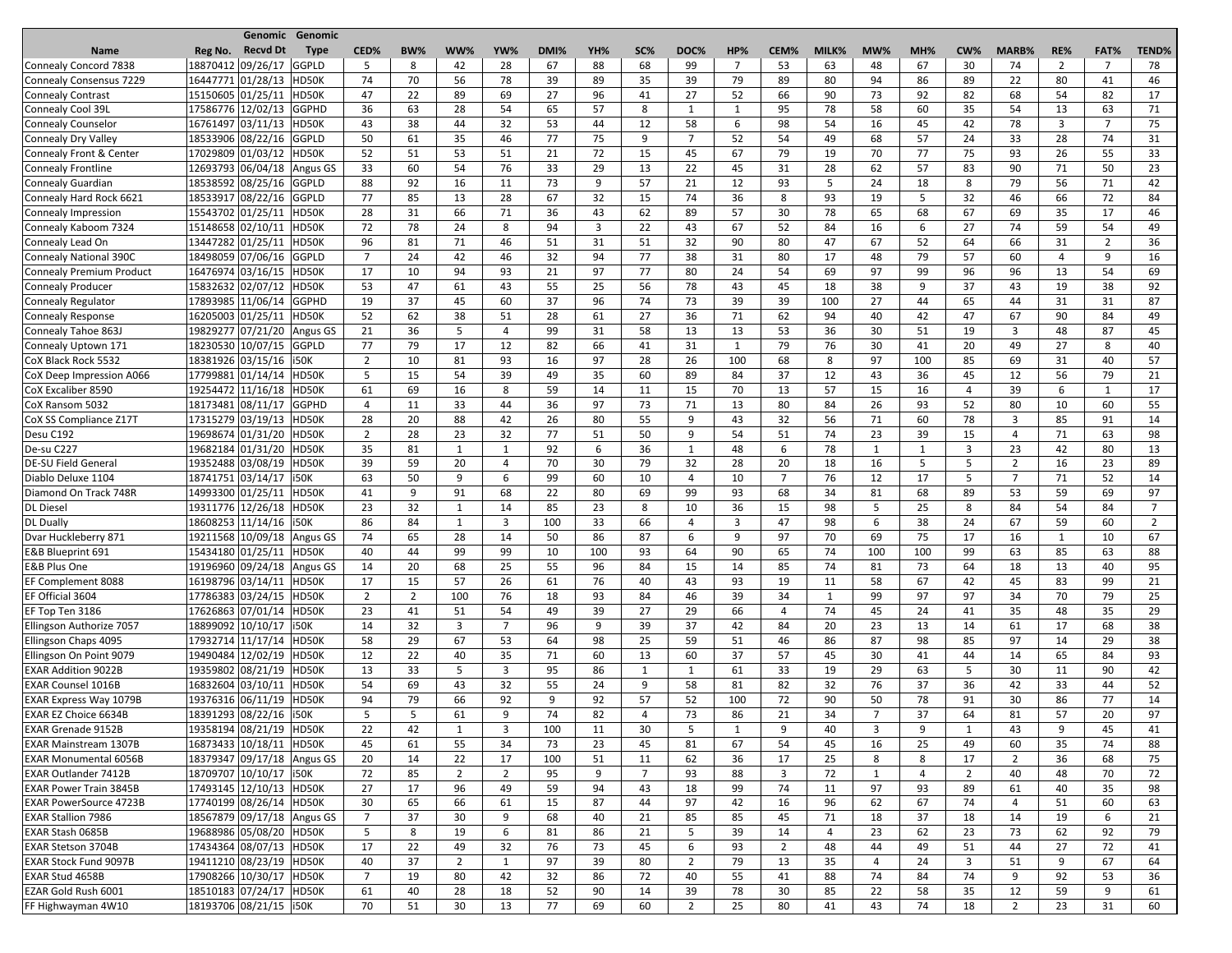|                                    |         |                            | <b>Genomic Genomic</b> |                |                |                          |                |      |     |                |                |                |      |                |     |                |                |              |                |      |                |
|------------------------------------|---------|----------------------------|------------------------|----------------|----------------|--------------------------|----------------|------|-----|----------------|----------------|----------------|------|----------------|-----|----------------|----------------|--------------|----------------|------|----------------|
| <b>Name</b>                        | Reg No. | <b>Recvd Dt</b>            | <b>Type</b>            | CED%           | <b>BW%</b>     | WW%                      | YW%            | DMI% | YH% | SC%            | DOC%           | HP%            | CEM% | MILK%          | MW% | MH%            | CW%            | MARB%        | RE%            | FAT% | <b>TEND%</b>   |
| FF Rito Relevant 8B63              |         | 19239689 09/20/18          | Angus GS               | 18             | 10             | 32                       | 25             | 81   | 15  | 79             | 70             | 3              | 37   | 9              | 15  | 23             | 36             | 4            | 6              | 6    | 89             |
| Fintry of Graham 52170             |         | 13739339 01/25/11          | HD50K                  | 49             | 34             | 62                       | 50             | 56   | 80  | 64             | 47             | 13             | 44   | 83             | 39  | 69             | 69             | 91           | 50             | 64   | 64             |
| Flying V Cyclone 37C               |         | 18245558 10/06/15          | HD50K                  | 58             | 69             | 5                        | 4              | 99   | 17  | 63             | 53             | 62             | 48   | 76             | 3   | $\overline{7}$ | $\mathbf{1}$   | 95           | 5              | 5    | 84             |
| Flying V Transformer               |         | 18244010 10/06/15 HD50K    |                        | 24             | 42             | 49                       | 24             | 88   | 88  | 15             | 37             | 28             | 57   | 94             | 62  | 82             | 27             | 53           | 22             | 11   | 33             |
| <b>Fox Run Finalist</b>            |         | 16620181 03/03/15 HD50K    |                        | 15             | 16             | 59                       | 48             | 41   | 37  | 4              | 70             | 14             | 13   | 46             | 60  | 63             | 55             | 43           | 77             | 95   | 48             |
| G A R 5050 Data Manager 0536       |         | 16645737 07/23/13          | HD50K                  | 71             | 65             | 50                       | 9              | 76   | 42  | 63             | $\overline{2}$ | 98             | 60   | 32             | 30  | 38             | 37             | 31           | 18             | 8    | 77             |
| G A R High Noon                    |         | 17117101 09/25/12 HD50K    |                        | 9              | 36             | 92                       | 93             | 4    | 89  | 84             | 95             | 43             | 77   | 41             | 99  | 96             | 82             | 28           | 34             | 12   | 53             |
| G A R Inertia                      |         | 18636043 09/12/17   i50K   |                        | 48             | 55             | 32                       | 17             | 67   | 40  | 46             | 22             | 89             | 39   | 29             | 37  | 37             | 31             | 5            | 32             | 98   | 17             |
| G A R Predestined N5905            |         | 15283299 01/25/11          | HD50K                  | 22             | 35             | 96                       | 85             | 40   | 93  | 51             | 88             | 68             | 99   | 54             | 89  | 89             | 90             | 15           | 84             | 94   | 63             |
| <b>G A R Refresh</b>               |         | 19266647 07/19/19          | HD50K                  | 18             | 29             | 44                       | 35             | 34   | 81  | 31             | $\overline{7}$ | 33             | 40   | 24             | 37  | 35             | 32             | 8            | 4              | 25   | 14             |
| G G Genetic Reserve 507            |         | 18343841 01/27/16   i50K   |                        | 21             | 34             | 75                       | 20             | 44   | 79  | 52             | 54             | 53             | 37   | 86             | 12  | 30             | 36             | 37           | 59             | 28   | 99             |
| G T Global Image                   |         | 15607046 01/25/11          | HD50K                  | 91             | 94             | 8                        | 26             | 96   | 3   | 62             | 93             | 93             | 37   | 45             | 10  | 5              | 14             | 20           | 11             | 55   | 56             |
| <b>GT</b> Mainland                 |         | 15758334 01/25/11          | HD50K                  | 48             | 41             | 76                       | 95             | 49   | 74  | 92             | 51             | 92             | 74   | 57             | 86  | 68             | 76             | 32           | 36             | 82   | 60             |
| <b>G T Shear Force</b>             |         | 14419184 01/25/11          | HD50K                  | 57             | 69             | 52                       | 20             | 88   | 33  | 34             | 76             | 100            | 50   | 74             | 59  | 31             | 27             | 26           | 86             | 100  | 30             |
| <b>GT Tender Force</b>             |         | 15723180 01/25/11          | HD50K                  | 61             | 32             | 68                       | 73             | 37   | 60  | 87             | 35             | 96             | 96   | 83             | 66  | 62             | 68             | 48           | 85             | 99   | 29             |
| Gaffney Competitor 361             |         | 17807624 03/24/14          | HD50K                  | 87             | 85             | 28                       | 76             | 6    | 67  | 68             | 88             | 92             | 89   | 22             | 61  | 76             | 56             | 36           | 4              | 35   | 99             |
| Gaffney Game Winner 381            |         | 17807049 03/24/14 HD50K    |                        | 17             | 25             | 73                       | 75             | 13   | 98  | 98             | 47             | 100            | 66   | 19             | 95  | 96             | 66             | 40           | 19             | 46   | 97             |
| Galaxy Gunner 0561                 |         | 20042793 04/23/21          | Angus GS               | 47             | 64             | 14                       | 14             | 96   | 91  | 21             | 22             | 1              | 16   | 94             | 15  | 29             | 5              | 6            | 8              | 26   | 69             |
| <b>Gardens Leader</b>              |         | 20088253 05/17/21 HD50K    |                        | 17             | 57             | 36                       | 14             | 66   | 60  | 25             | $\mathbf{1}$   | 36             | 6    | 11             | 44  | 62             | 4              | 4            | 13             | 54   | 5              |
|                                    |         | 19334239 02/01/19 HD50K    |                        |                | 93             |                          | 90             |      | 47  |                | 77             |                |      |                | 55  |                | 97             | 57           |                | 64   |                |
| Gateway Follow Me F163             |         |                            |                        | 89             |                | 62                       |                | 32   |     | 95             |                | 69             | 31   | 100            |     | 42             |                |              | 40             |      | 63             |
| GB Fireball 672                    |         | 18690054 11/03/17          | GGPLD                  | 11             | 24             | 57                       | 18             | 64   | 63  | $\overline{7}$ | 16             | 74             | 36   | 48             | 50  | 65             | 38             | $\mathbf{1}$ | $\overline{2}$ | 8    | 98             |
| <b>GDAR Leupold 298</b>            |         | 17228402 02/04/13 HD50K    |                        | $\overline{7}$ | 21             | 58                       | 62             | 43   | 79  | 50             | $\overline{2}$ | 87             | 66   | 58             | 44  | 82             | 54             | 64           | 66             | 26   | 94             |
| <b>GDAR Regulator 364</b>          |         | 17526276 02/03/14          | HD50K                  | 52             | 82             | 15                       | 30             | 82   | 49  | 46             | 34             | 41             | 67   | 78             | 54  | 82             | 40             | 61           | 59             | 98   | 13             |
| H A Image Maker 0415               |         | 13739532 01/25/11          | HD50K                  | 31             | 42             | 46                       | 70             | 61   | 44  | 77             | 88             | 69             | 59   | 3              | 55  | 72             | 41             | 92           | 73             | 30   | 27             |
| HPCAMcClintock                     |         | 19255797 09/28/18          | Angus GS               | 5              | 50             | $\overline{2}$           | 7              | 99   | 38  | 68             | -5             | 90             | 28   | $\overline{7}$ | 24  | 24             | 9              | 11           | 8              | 24   | 99             |
| HPCA Proceed                       |         | 16956101 03/26/12 HD50K    |                        | 58             | 85             | 60                       | 18             | 84   | 49  | 47             | 82             | 64             | 49   | 64             | 21  | 23             | 62             | $\mathbf{1}$ | 65             | 74   | 73             |
| HA Cowboy Up 5405                  |         | 18286467 07/07/17 HD50K    |                        | 30             | 47             | 24                       | 24             | 38   | 89  | 39             | 57             | 80             | 83   | 97             | 17  | 76             | 84             | 97           | 85             | 2    | 3              |
| Hart Hercules 7017                 |         | 18942458 11/29/17          | Angus GS               | 11             | 8              | 15                       | 23             | 75   | 48  | 14             | 17             | 26             | 41   | 94             | 61  | 47             | 15             | 3            | 9              | 64   | 42             |
| HAYNES Outright 452                |         | 17925323 01/07/15 GGPHD    |                        | 74             | 57             | 43                       | 9              | 40   | 85  | 18             | $\overline{2}$ | 45             | 65   | 95             | 8   | 40             | 28             | 60           | 28             | 51   | 20             |
| Heiken Broadview                   |         | 19421003 06/11/19 HD50K    |                        | 29             | 27             | $\overline{\phantom{0}}$ | 6              | 96   | 51  | $\overline{ }$ | 42             | 24             | 34   | 50             | 33  | 38             | 15             | 11           | 31             | 72   | 64             |
| <b>Hinksons Settlement</b>         |         | 18284141 07/11/16   i50K   |                        | 67             | 68             | $\overline{7}$           | $\overline{2}$ | 97   | 49  | 47             | 65             | 96             | 62   | 80             | 41  | 65             | 12             | 75           | 31             | 71   | 72             |
| I Cross I Blue Crush C001          |         | 18434460 11/07/16 HD50K    |                        | 40             | 39             | 63                       | 78             | 59   | 58  | 4              | 100            | 68             | 56   | 90             | 88  | 67             | 78             | 34           | 95             | 99   | 9              |
| ICC Full Circle 6021               |         | 18495015 08/02/16   i50K   |                        | 31             | 26             | 16                       | 61             | 66   | 63  | 50             | 51             | 22             | 10   | 23             | 62  | 66             | 21             | 18           | 89             | 93   | 74             |
| Ironwood New Era 1560              |         | 17084383 03/03/15          | HD50K                  | 59             | 87             | 39                       | 55             | 8    | 15  | 39             | 95             | 98             | 26   | 53             | 8   | 12             | 32             | 87           | 37             | 9    | 33             |
| Janssen Wyatt Earp 5110            |         | 18231101 11/02/15 HD50K    |                        | 67             | 90             | 13                       | 30             | 95   | 51  | 14             | 7              | 43             | 98   | 70             | 17  | 56             | 20             | 96           | 27             | 46   | 40             |
| K C F Bennett Absolute             |         | 16430795 03/03/15          | HD50K                  | 29             | 29             | 55                       | 29             | 29   | 83  | 47             | 58             | 81             | 75   | 85             | 28  | 69             | 54             | 49           | 36             | 67   | 17             |
| K C F Bennett Assertive            |         | 17863288 01/27/15 HD50K    |                        | 23             | 13             | 37                       | 22             | 12   | 61  | 38             | 28             | 29             | 41   | 61             | 48  | 48             | 65             | 36           | 76             | 28   | $\overline{2}$ |
| <b>K C F Bennett Coalition SCC</b> |         | 14417348 01/25/11 HD50K    |                        | 64             | 50             | 67                       | 72             | 46   | 25  | 44             | 90             | 34             | 13   | 29             | 85  | 68             | 73             | 28           | 98             | 96   | 8              |
| K C F Bennett Consent Y75          |         | 17121627 02/14/12 HD50K    |                        | 44             | 35             | 64                       | 54             | 29   | 95  | 22             | 64             | 78             | 86   | 62             | 77  | 86             | 56             | 26           | 47             | 75   | 47             |
| <b>K C F Bennett Constitution</b>  |         | 19151324 07/02/18   i50K   |                        | 20             | 24             | 12                       | 6              | 77   | 45  | 62             | 20             | 53             | 43   | 6              | 36  | 48             | 14             | 46           | 92             | 91   | 92             |
| <b>K C F Bennett Diverse</b>       |         | 18165361 07/06/15          | <b>i50K</b>            | $\overline{2}$ | 11             | 63                       | 75             | 29   | 81  | 53             | $\overline{2}$ | 36             | 77   | 59             | 69  | 68             | 82             | 37           | 79             | 53   | 95             |
| K C F Bennett Homestead            |         | 16771888 03/23/11 HD50K    |                        | 7              | 8              | 85                       | 27             | 62   | 79  | 95             | 28             | 26             | 66   | 6              | 84  | 79             | 34             | 30           | 41             | 58   | 31             |
| K C F Bennett No Doubt G789        |         | 19759194 07/16/20 HD50K    |                        | 5              | 9              | 7                        | 14             | 96   | 58  | 24             | 12             | 59             | 44   | 71             | 17  | 11             | 10             | 43           | 46             | 51   | 94             |
| K C F Bennett Southside            |         | 16430862 04/05/11          | HD50K                  | 53             | 66             | 6                        | 9              | 97   | 13  | 6              | $\overline{2}$ | $\mathbf{1}$   | 11   | 26             | 7   | 4              | 3              | 35           | 39             | 36   | 60             |
| <b>K C F Bennett Summation</b>     |         | 19125179 06/11/18   i50K   |                        | 25             | 43             | 3                        | 1              | 100  | 57  | 38             | 38             | 84             | 90   | 26             | 12  | 29             | 4              | 20           | 10             | 68   | 99             |
| Kesslers Commodore 6516            |         | 18545936 10/03/16   i50K   |                        | -5             | 21             | 9                        | $\overline{a}$ | 96   | 25  | 14             | 38             | 37             | 21   | 72             | 16  | 22             | 12             | 18           | 58             | 63   | 82             |
| KG Focal Point 8100                |         | 16227166 03/03/15 HD50K    |                        | -5             | 11             | 70                       | 44             | 45   | 54  | 12             | 42             | 60             | 8    | 72             | 42  | 39             | 81             | 46           | 78             | 58   | 82             |
| KG Four Star 3036                  |         | 17707283 10/21/14 HD50K    |                        | 5              | $\overline{2}$ | 83                       | 35             | 31   | 91  | 46             | 1              | 31             | 84   | 22             | 58  | 63             | 49             | 94           | 14             | 77   | 77             |
| KM Broken Bow 002                  |         | 16764044 11/29/11 HD50K    |                        | 10             | -5             | 55                       | 57             | 74   | 86  | 47             | 53             | 44             | 14   | 56             | 51  | 49             | 63             | 18           | 27             | 25   | 44             |
| KM Roughage Buster 93              |         | 16458037 04/24/12 HD50K    |                        | 35             | 17             | 67                       | 76             | 44   | 81  | 73             | 68             | 94             | 61   | 93             | 62  | 45             | 87             | 10           | 97             | 99   | 3              |
| Kraus Plus More 104                |         | 20109241 08/23/21 Angus GS |                        | 56             | 73             | 3                        | 1              | 100  | 55  | 67             | 11             | $\overline{2}$ | 60   | 45             | 14  | 25             | $\overline{2}$ | 40           | 7              | 34   | 37             |
| <b>LAR Full Package</b>            |         | 19952430 02/01/21 Angus GS |                        | $\overline{4}$ | 23             | 24                       | 8              | 68   | 46  | 81             | 60             | 81             | 70   | 3              | 32  | 61             | 11             | 3            | 59             | 39   | 61             |
| LAR Man In Black                   |         | 19955191 01/26/21 Angus GS |                        | 50             | 83             | $\overline{2}$           | $\overline{2}$ | 97   | 13  | 21             | 12             | 55             | 62   | 39             | 4   | 5              | 1              | 8            | 13             | 93   | 14             |
| <b>LAR Sequence</b>                |         | 18385353 02/15/16   i50K   |                        | 68             | 45             | 27                       | 21             | 81   | 52  | 46             | 61             | 71             | 31   | 65             | 63  | 66             | 60             | 23           | 81             | 79   | 14             |
| LB Straight Shot 119               |         | 18340792 01/23/17 HD50K    |                        | 16             | 34             | 28                       | 6              | 57   | 23  | 40             | 52             | 22             | 93   | 80             | 1   | 8              | 11             | 34           | 42             | 64   | 55             |
| <b>LCC New Standard</b>            |         | 14218253 01/25/11 HD50K    |                        | 71             | 52             | 73                       | 40             | 17   | 48  | 61             | 66             | 45             | 97   | 22             | 71  | 50             | 58             | 33           | 54             | 47   | 75             |
| LD Caprock 7047                    |         | 19238423 12/26/18 HD50K    |                        | 53             | 78             | 23                       | 6              | 55   | 72  | 23             | 85             | 71             | 25   | 81             | 33  | 55             | 15             | 31           | 25             | 24   | 93             |
| Leachman KCC Force G547F           |         | 19391027 01/16/19 HD50K    |                        | 26             | 27             | 73                       | 23             | 27   | 57  | 25             | 34             | 8              | 18   | $\overline{2}$ | 32  | 33             | 36             | 32           | $\mathbf{1}$   | 5    | 32             |
|                                    |         |                            |                        |                |                |                          |                |      |     |                |                |                |      |                |     |                |                |              |                |      |                |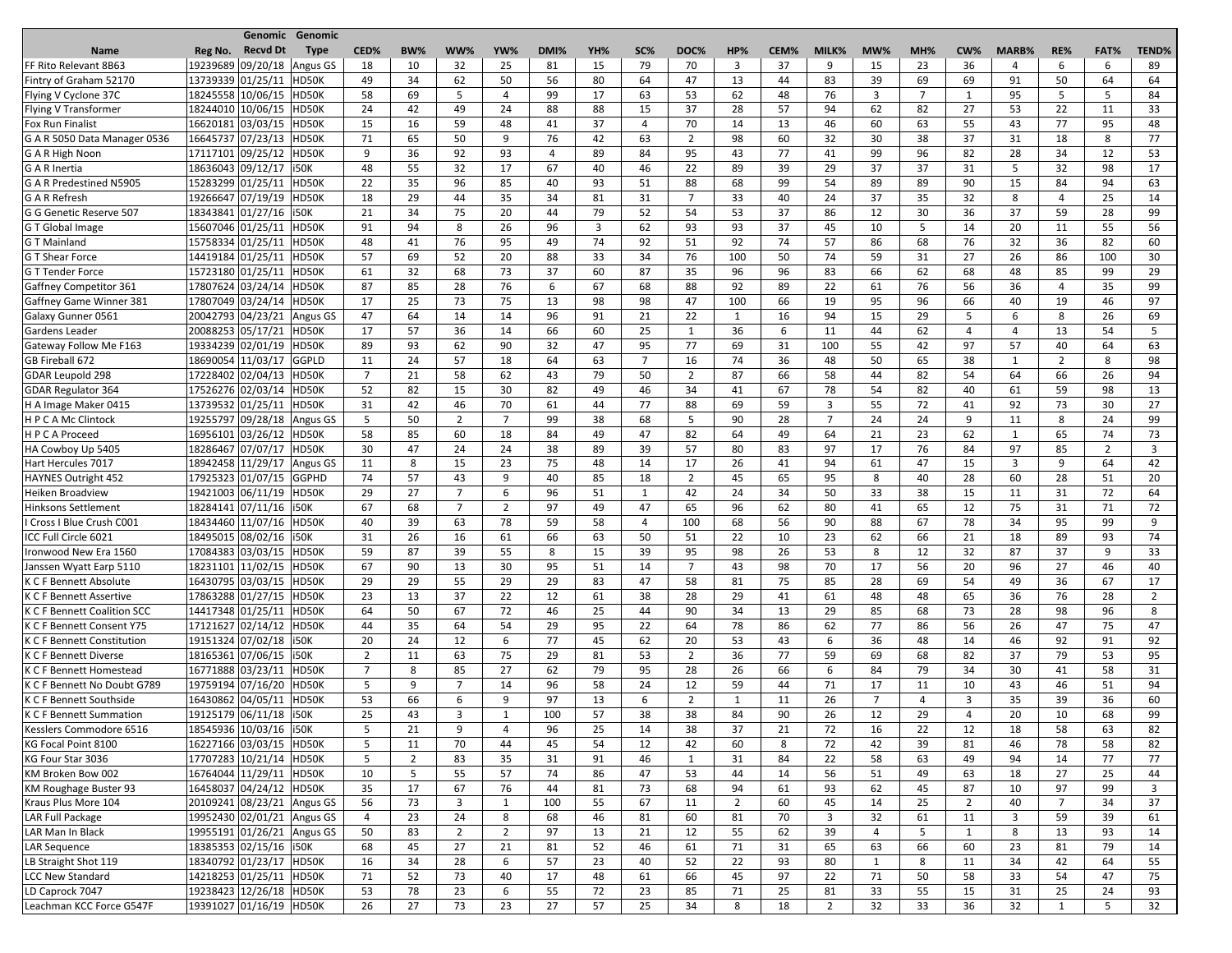|                               |                   | Genomic Genomic                |                |                |                |                |      |                |             |                |                |                |                |     |                |     |                          |                |                |              |
|-------------------------------|-------------------|--------------------------------|----------------|----------------|----------------|----------------|------|----------------|-------------|----------------|----------------|----------------|----------------|-----|----------------|-----|--------------------------|----------------|----------------|--------------|
| <b>Name</b>                   | Reg No.           | <b>Recvd Dt</b><br><b>Type</b> | CED%           | BW%            | WW%            | YW%            | DMI% | YH%            | SC%         | DOC%           | HP%            | CEM%           | MILK%          | MW% | MH%            | CW% | MARB%                    | RE%            | FAT%           | <b>TEND%</b> |
| Leachman LA Certainty G066A   | 17742725 04/29/14 | HD50K                          | 16             | 3              | 84             | 30             | 22   | 98             | 85          | 71             | 80             | 71             | 60             | 39  | 90             | 48  | 50                       | 33             | 98             | 3            |
| Leachman Scotsman G023T       | 15909868 01/25/11 | HD50K                          | 54             | 54             | 75             | 54             | 19   | 85             | 98          | 55             | 75             | 53             | 37             | 60  | 70             | 82  | 41                       | 91             | 94             | 80           |
| Linz Exemplify 71124          |                   | 19265123 04/03/18 Angus GS     | 52             | 39             | $\overline{3}$ | 6              | 75   | 34             | 40          | 15             | 60             | 60             | 33             | 16  | 23             | 10  | 20                       | 5              | 40             | 21           |
| LKK Crusher 719               |                   | 18863317 09/05/17   i50K       | 34             | $\overline{3}$ | 76             | 50             | 13   | 57             | 48          | 25             | 35             | 58             | 95             | 62  | 70             | 65  | 29                       | 59             | 73             | 33           |
| LT Curve Bender 4810 of EA    |                   | 14742267 01/25/11 HD50K        | 96             | 82             | 50             | 50             | 70   | 70             | 15          | 96             | 91             | 30             | 92             | 28  | 60             | 61  | 94                       | 48             | 48             | 3            |
| Lyons Manhattan 6205          | 18938378 10/20/17 | i50K                           | 86             | 59             | 52             | 28             | 35   | 42             | 30          | 35             | 17             | 91             | 24             | 44  | 45             | 28  | 37                       | 23             | 47             | 34           |
| MCC All Purpose 7027          |                   | 19000513 01/15/18   i50K       | 6              | 5              | 33             | 36             | 81   | 69             | 15          |                | 17             | 23             | 80             | 54  | 61             | 44  | 26                       | 34             | 84             | 44           |
| <b>MCC Daybreak</b>           |                   | 14777016 01/25/11 HD50K        | 14             | 22             | 76             | 59             | 23   | 55             | 63          | 87             | 89             | 29             | 63             | 65  | 41             | 75  | 45                       | 8              | 24             | 71           |
| Mead Magnitude                |                   | 18543414 03/11/19 Angus GS     | $\overline{2}$ | 15             | $\overline{4}$ | $\overline{4}$ | 99   | 6              | 16          | 1              | $\overline{2}$ | 21             | $\overline{2}$ | 8   | 3              | 4   | 53                       | $\overline{7}$ | 14             | 23           |
| Mill Bar Hickok 7242          |                   | 17351674 02/04/13 HD50K        | 20             | 34             | 38             | 52             | 48   | 86             | 47          | $\overline{4}$ | 5              | 94             | 49             | 51  | 80             | 68  | 44                       | 23             | 44             | 76           |
| MMP Right Kind J08            |                   | 20016972 03/26/21 Angus GS     | 21             | 30             | 17             | 11             | 90   | 38             | 37          | 63             | 22             | 67             | 20             | 38  | 42             | 26  | 5                        | $\overline{7}$ | 51             | 92           |
| MOGCK Direct Hit 566          |                   | 18617738 12/21/16   i50K       | 88             | 93             | 19             | $\overline{2}$ | 98   | 15             | 85          |                | 26             | 5              | 41             | 42  | 34             | 8   | 78                       | 1              | 5              | 78           |
| <b>MOGCK United Front 503</b> | 17676091 01/07/14 | HD50K                          | 22             | 18             | 21             | 36             | 35   | 9              | 8           | 12             | 88             | 20             | 68             | 8   | 10             | 64  | 62                       | 18             | 29             | 17           |
| Mohnen Long Haul 502          |                   | 17286792 01/08/13<br>HD50K     | 41             | 12             | 93             | 87             | 10   | 92             | 14          | 26             | 85             | 97             | 11             | 97  | 96             | 67  | 36                       | 18             | 8              | 100          |
| <b>Mohnen Substantial 272</b> |                   | 17292558 01/08/13 HD50K        | 16             | 22             | 57             | 37             | 45   | 84             | 11          | 25             | 63             | 97             | 88             | 75  | 73             | 86  | 76                       | 75             | 85             | 32           |
| Mountain Creek Sustain        |                   | 19355516 06/27/19 Angus GS     | 18             | 18             | 3              | 6              | 91   | 22             | 24          |                | -1             | 50             | 36             | 12  | 9              |     | 22                       | 30             | 15             | 34           |
| Musgrave Aviator              |                   | 17264774 02/04/13 HD50K        | 55             | 33             | 74             | 60             | 12   | 89             | 35          | 91             | $\overline{2}$ |                | 46             | 88  | 87             | 66  | 34                       | 26             | 33             | 32           |
| Musgrave Big Sky              |                   | 17614813 12/17/13<br>HD50K     | 58             | 82             | 35             | 46             | 44   | 41             | 51          | 63             | 44             | 10             | 50             | 37  | 38             | 56  | 47                       | 89             | 82             | 92           |
| Musgrave Mediator             |                   | 18129638 09/28/15   i50K       | 23             | 33             | 54             | 41             | 48   | 88             | 49          | 44             | 9              | $\overline{7}$ | 16             | 69  | 75             | 59  | $\overline{3}$           | 66             | 35             | 16           |
| N Bar Emulation EXT           |                   | 10776479 01/25/11 HD50K        | 52             |                | 97             | 97             | 8    |                | 90          | 100            | 88             |                | 84             | 96  | 93             | 96  | 59                       | 98             | 88             | 10           |
|                               |                   |                                |                | 23             |                |                |      | 94             |             |                |                | 13             |                |     |                |     |                          |                |                |              |
| N Bar Prime Time D806         | 12557724 01/25/11 | HD50K                          | 17             | 8              | 99             | 93             | 49   | 83             | 66          | 94             | 72             | 29             | 84             | 100 | 99             | 77  | 6                        | 94             | 100            | 10           |
| Nichols Extra K205            |                   | 13752642 01/25/11 HD50K        | 59             | 45             | 47             | 49             | 70   | 44             | 39          | 58             | 42             | 23             | 9              | 70  | 71             | 37  | 52                       | 59             | 56             | 82           |
| OSU Currency 8173             |                   | 16049485 03/03/15  HD50K       | 93             | 68             | 84             | 40             | 61   | 40             | 92          | 74             | 99             | 8              | 38             | 24  | 28             | 66  | 76                       | 94             | 30             | 88           |
| PA Power Tool 9108            | 16381311 01/25/11 | HD50K                          | 23             | 24             | 93             | 67             | 52   | 94             | 14          | 30             | 75             | 87             | 13             | 96  | 93             | 86  | 13                       | 77             | 70             | 85           |
| PA Safeguard 021              |                   | 16772185 12/31/15<br>GGPHD     | 91             | 68             | 83             | 33             | 57   | 54             | 24          | 35             | 37             | 98             | 54             | 34  | 45             | 31  | 6                        | 23             | 26             | 3            |
| PAA Prediction 6762           |                   | 18654423 02/21/17   i50K       | 32             | 56             | 32             | 30             | 45   | 30             | 29          | 8              | 9              | 46             | 11             | 90  | 60             | 34  | 32                       | 51             | 93             | 28           |
| Pathfinder Genesis G357       | 18607535 01/30/17 | HD50K                          | 87             | 96             | 7              | 8              | 94   | 3              | $\mathbf 1$ | 38             | 94             | 63             | 55             | -5  | $\overline{2}$ | 10  | 25                       | 40             | 66             | 38           |
| Pine View Component P653      | 17582356 01/07/14 | HD50K                          | 20             | 54             | 47             | 35             | 51   | 75             | 64          | -5             | 71             | 30             | 21             | 28  | 39             | 49  | 23                       | 85             | 70             | 11           |
| Pine View High Density        |                   | 16970381 03/26/12<br>HD50K     | 39             | 32             | 85             | 86             | 16   | 57             | 30          | 71             | 68             | 85             | 76             | 77  | 70             | 53  | 14                       | 36             | 41             | 60           |
| PineView PositiveImpact P773  |                   | 17582369 01/07/14 HD50K        | 6              | 28             | 75             | 36             | 33   | 57             | 35          | 69             | 15             | 30             | 97             | 14  | 19             | 56  | $\overline{\phantom{0}}$ | 29             | 19             |              |
| Poss Achievement              |                   | 18631344 03/24/17 GGPHD        | $\overline{2}$ | 5              | 58             | 13             | 71   | 89             | 22          | 42             | 32             | 5              | 98             | 54  | 75             | 52  | 15                       | 44             | 81             | 14           |
| Poss Easy Impact 5530         |                   | 18316080 10/13/15 GGPLD        | 47             | 36             | 81             | 50             | 25   | 83             | 66          | 54             | $\overline{7}$ | 3              | 67             | 47  | 64             | 62  | $\overline{7}$           | 74             | 98             | 3            |
| PVF DLX King Pin 0058         |                   | 19812047 08/17/20 Angus GS     | 43             | 76             | 76             | 65             | 14   | 86             | 65          | 19             | 21             | 60             | 96             | 64  | 86             | 85  | 75                       | 55             | 18             | 41           |
| PVF Reddington 9186           |                   | 19566409 12/06/19 Angus GS     | 49             | 66             | 56             | 88             | 6    | 96             | 96          | 45             | 83             | 73             | 68             | 73  | 79             | 69  | 71                       | 10             | 13             | 87           |
| QHF West Coast SGR C403       |                   | 18472931 12/21/16   i50K       | 25             | 22             | 51             | 60             | 80   | 61             | 44          | 32             | 72             | 25             | 73             | 53  | 69             | 50  | 24                       | 9              | 55             | 100          |
| Quaker Hil AF Megaball OPB38  |                   | 19984419 02/22/21 Angus GS     | 33             | 50             | 4              | $\overline{2}$ | 81   | 50             | 76          | 90             | 8              | 19             | 64             | 4   | 22             | 8   | 4                        | 15             | 39             | 99           |
| Quaker Hill Assurance 3N34    |                   | 17815102 05/28/14 HD50K        | 44             | 17             | 88             | 62             | 42   | 96             | 84          | 64             | 48             | 76             | 51             | 65  | 96             | 71  | 42                       | 29             | 63             | 61           |
| Quaker Hill Blindside SGR     |                   | 18472873 12/16/16 150K         | 8              | $\overline{2}$ | 64             | 85             | 67   | 97             | 17          | 38             | 98             | 8              | 67             | 82  | 94             | 86  | 18                       | 34             | 65             | 80           |
| Quaker Hill Cash4Life         |                   | 19991660 02/26/21 HD50K        | 8              | 10             | 12             | 6              | 86   | 56             | 7           | 46             | 20             | 74             | 49             | 19  | 41             | 21  | $\mathbf{1}$             | 36             | 42             | 99           |
| Quaker Hill Conviction 3N30   |                   | 17815101 06/03/14 HD50K        | 66             | 29             | 75             | 75             | 57   | 99             | 57          | 46             | 89             | 85             | 46             | 81  | 99             | 77  | 64                       | 9              | 67             | 91           |
| Quaker Hill Homeplace OHT1    |                   | 19992861 02/22/21 Angus GS     | 26             | 56             | 50             | 23             | 32   | 97             | 59          | 38             | 68             | 100            | 66             | 82  | 97             | 56  | $\mathbf{1}$             | 34             | 15             | 66           |
| Quaker Hill Rampage 0A36      |                   | 16925771 05/30/12 HD50K        | 42             | 72             | 16             | 28             | 67   | 55             | 33          | 94             | 34             | 50             | 90             | 14  | 49             | 24  | 64                       | 1              | $\overline{2}$ | 82           |
| Quaker Hill Template 6J2      |                   | 15290955 04/07/11 HD50K        | 48             | 78             | 55             | 35             | 78   | 25             | 17          | 80             | 93             | 89             | 40             | 46  | 54             | 39  | 18                       | 84             | 72             | 98           |
| Quaker Hill Wide Stride       |                   | 17403794 10/23/13 HD50K        | 58             | 33             | 70             | 28             | 90   | 47             | 6           | 50             | 37             | 64             | 20             | 35  | 76             | 42  | 6                        | 34             | 38             | 78           |
| R B American Made 197         |                   | 17010063 11/15/11 HD50K        | 75             | 70             | 31             | 49             | 53   | 46             | 38          | 81             | 92             | 99             | $\overline{7}$ | 45  | 29             | 24  | 71                       | $\overline{2}$ | 3              | 98           |
| R B Tour Of Duty 177          |                   | 16984170 09/23/11 HD50K        | 61             | 65             | 28             | 41             | 80   | 15             | 84          | 47             | 42             | 31             | 24             | 18  | 24             | 19  | 54                       | $\overline{7}$ | 3              | 80           |
| R P Bushwacker 3 944          |                   | 13284421 01/25/11 HD50K        | 14             | $\overline{7}$ | 93             | 61             | 10   | 55             | 23          | 81             | 45             | 41             | 63             | 60  | 63             | 76  | 10                       | 56             | 5              | 89           |
| R5 Monument 087               |                   | 16765282 03/03/15 HD50K        | 86             | 61             | 64             | 22             | 28   | 61             | 69          | 59             | 73             | 98             | 65             | 20  | 32             | 39  | 97                       | 4              | 67             | 6            |
| RAML Rugby 7103               |                   | 18898250 12/04/17   i50K       | 78             | 88             | $\overline{3}$ | 1              | 100  | $\overline{2}$ | 25          | $\overline{2}$ | 23             | 3              | 93             | 1   | $\overline{2}$ | 6   | 96                       | 22             | 5              | 40           |
| Rathbun Reload B580           |                   | 17985480 06/22/15 HD50K        | 62             | 61             | 22             | 21             | 42   | 20             | 20          | 45             | 18             | 43             | 23             | 30  | 48             | 21  | 75                       | 68             | 69             | 42           |
| Raven Power Hitter 1341       |                   | 17010751 02/07/12 HD50K        | 19             | 18             | 55             | 41             | 86   | 82             | 19          | $\overline{2}$ | 86             | 54             | 69             | 39  | 50             | 41  | 47                       | 53             | 55             | 81           |
| Raven Powerball 53            |                   | 17632447 01/21/14 HD50K        | 32             | 28             | 64             | 46             | 52   | 91             | 6           | 12             | 21             | 76             | 35             | 38  | 72             | 29  | 16                       | 24             | 62             | 43           |
| Raven Republic I564           |                   | 20143727 09/14/21 Angus GS     | 11             | 5              | 5              | $\overline{7}$ | 98   | 74             | 18          | 5              | $\overline{2}$ | 91             | 52             | 57  | 42             | 9   | 13                       | 42             | 90             | 21           |
| RB World Wide 167-31          |                   | 17691296 02/10/14 HD50K        | 100            | 100            | 17             | $\overline{7}$ | 92   | 14             | 21          | 29             | 23             | 59             | 54             | 15  | 19             | 11  | 57                       | 45             | 71             | 48           |
| <b>RCL Strongbox 5073</b>     |                   | 18298890 01/05/16 HD50K        | 46             | 50             | 35             | 10             | 76   | 69             | 38          | 37             | 54             | 45             | 85             | 8   | 39             | 12  | 82                       | 29             | 14             | 59           |
| Rito 707 of Ideal 533 70      | 6810901           | 06/22/15 HD50K                 | 99             | 79             | 98             | 95             | 37   | 67             | 84          | 86             | 79             | 92             | 94             | 74  | 71             | 94  | 93                       | 90             | 10             | 41           |
| Rito 707 of Ideal 836 71      | 7187001           | 06/22/15 HD50K                 | 99             | 69             | 97             | 98             | 16   | 89             | 54          | 68             | 65             | 100            | 96             | 96  | 98             | 100 | 99                       | 98             | 4              | 64           |
| Rito 9Q13 of Rita 5F56 GHM    |                   | 16408438 01/17/12 HD50K        | 73             | 70             | 66             | 59             | 21   | 63             | 20          | 97             | 98             | 45             | 84             | 48  | 33             | 71  | 59                       | 9              | 38             | 59           |
|                               |                   |                                |                |                |                |                |      |                |             |                |                |                |                |     |                |     |                          |                |                |              |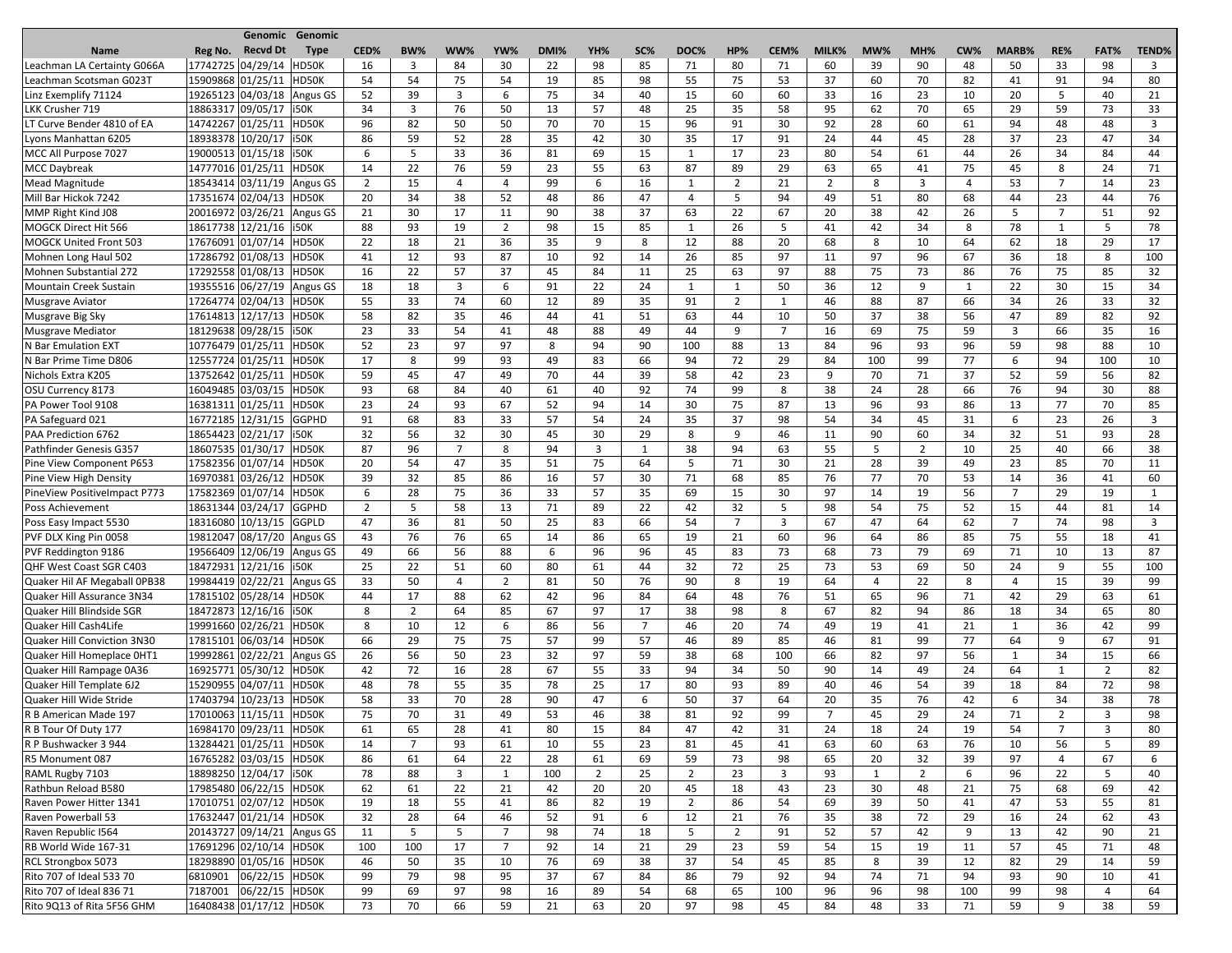| CED%<br>BW%<br>WW%<br>YW%<br>DMI%<br>YH%<br>SC%<br>DOC%<br>HP%<br>CEM%<br>MW%<br>MH%<br>RE%<br>FAT%<br><b>TEND%</b><br><b>Recvd Dt</b><br>MILK%<br>CW%<br><b>MARB%</b><br><b>Name</b><br>Reg No.<br><b>Type</b><br>15142281 01/25/11<br>37<br>98<br>HD50K<br>36<br>99<br>86<br>92<br>85<br>84<br>33<br>97<br>91<br>92<br>24<br>100<br>40<br>100<br>100<br>1<br>16651533 04/07/11<br>HD50K<br>90<br>54<br>56<br>7<br>85<br>63<br>Riverbend Peerless 0016<br>37<br>21<br>66<br>52<br>54<br>87<br>9<br>18<br>45<br>69<br>88<br>81<br>$\overline{7}$<br>19365124 02/22/19<br>28<br>21<br>20<br>3<br>77<br>97<br>13<br>42<br>88<br>82<br>17<br>19<br>13<br>64<br>15<br>43<br>HD50K<br>11<br>12396365 01/25/11 HD50K<br>39<br>36<br>93<br>98<br>5<br>82<br>90<br>97<br>62<br>100<br>97<br>38<br>67<br>66<br>48<br>4<br>5<br>1<br>18608763 05/30/17   i50K<br>36<br>67<br>23<br>26<br>21<br>19<br>55<br>32<br>51<br>$\overline{7}$<br>$\overline{7}$<br>21<br>51<br>45<br>32<br>49<br>11<br>89<br>19535146 10/28/19 Angus GS<br>72<br>$\overline{7}$<br>Ruggles Charisma 0643<br>16<br>42<br>52<br>33<br>28<br>93<br>56<br>56<br>67<br>52<br>42<br>88<br>64<br>8<br>19<br>4<br>13334022 01/25/11<br>HD50K<br>79<br>55<br>51<br>33<br>25<br>57<br>85<br>16<br>49<br>65<br>51<br>76<br>51<br>80<br>42<br>26<br>S A F Strategy 9015<br>34<br>31<br>S A V Brilliance 8077<br>16107774 03/09/15<br>86<br>22<br>77<br>37<br>96<br>99<br>79<br>61<br>83<br>HD50K<br>28<br>12<br>85<br>89<br>31<br>85<br>71<br>76<br>30<br>25<br>16396531 04/26/13<br>40<br>28<br>47<br>50<br>11<br>87<br>87<br>74<br>50<br>40<br>74<br>73<br>90<br>79<br>85<br>46<br>5 <sup>5</sup><br>S A V Bruiser 9164<br>HD50K<br>16107773 01/25/11<br>HD50K<br>66<br>72<br>65<br>49<br>28<br>97<br>37<br>73<br>65<br>37<br>90<br>67<br>90<br>30<br>S A V Empire 8135<br>44<br>49<br>89<br>8<br>19274932 08/20/18 Angus GS<br>77<br>S S Enforcer E812<br>35<br>28<br>31<br>3<br>15<br>47<br>24<br>65<br>57<br>16<br>5<br>26<br>41<br>14<br>42<br>15<br>41<br>17110733 03/26/12 HD50K<br>76<br>65<br>95<br>88<br>29<br>87<br>S S Incentive X16<br>18<br>44<br>75<br>52<br>9<br>77<br>90<br>15<br>61<br>18<br>100<br>14<br>13776378 01/25/11<br>62<br>74<br>71<br>78<br>100<br>82<br>32<br>18<br>S S Objective T510 0T26<br>HD50K<br>47<br>59<br>57<br>93<br>98<br>67<br>60<br>68<br>80<br>99<br>Schafer Full Power 1803<br>19199614 09/28/18 Angus GS<br>$\overline{7}$<br>72<br>33<br>68<br>59<br>16<br>38<br>56<br>59<br>91<br>67<br>62<br>9<br>44<br>49<br>57<br>$\overline{4}$<br>14<br>17939716 11/24/14 HD50K<br>23<br>20<br>88<br>79<br>35<br>39<br>55<br>24<br>26<br>51<br>93<br>75<br>60<br>46<br>54<br>40<br>46<br>71<br>Schiefelbein Enhanced 2074<br>Schiefelbein Grow Fund 4920<br>19889489 11/18/20 Angus GS<br>9<br>61<br>35<br>70<br>30<br>24<br>38<br>32<br>22<br>35<br>50<br>14<br>64<br>58<br>54<br>3<br>34<br>16<br>19890014 11/18/20 Angus GS<br>23<br>30<br>8<br>$\overline{7}$<br>$\overline{7}$<br>44<br>55<br>100<br>25<br>Schiefelbein Grow Fund 5550<br>17<br>12<br>100<br>60<br>56<br>23<br>14<br>16<br>5<br>$\overline{2}$<br>32<br>Schiefelbein Skol 3250<br>19888061 11/18/20 Angus GS<br>95<br>84<br>37<br>19<br>94<br>37<br>36<br>5<br>9<br>90<br>68<br>10<br>5<br>11<br>4<br>19888122 11/18/20 Angus GS<br>13<br>100<br>96<br>46<br>65<br>22<br>27<br>50<br>92<br>Schiefelbein Wall St 830<br>42<br>46<br>$\mathbf{1}$<br>12<br>21<br>14<br>.5<br>49<br>51<br>18562275 11/14/16   i50K<br>76<br>57<br>97<br>87<br>33<br>50<br>59<br>62<br>SD Advantage 6019<br>77<br>51<br>45<br>15<br>50<br>9<br>18<br>17<br>46<br>30<br>15644157 01/25/11<br>Sinclair Multi-X<br>HD50K<br>100<br>99<br>8<br>99<br>100<br>100<br>51<br>72<br>55<br>100<br>99<br>35<br>100<br>35<br>70<br>36<br>100<br>100<br>14357467 01/25/11 HD50K<br>96<br>$\overline{2}$<br>94<br>29<br>79<br>96<br>93<br>89<br>77<br>52<br>80<br>Sinclair Open Range 2Q23<br>50<br>33<br>92<br>89<br>85<br>92<br>19<br>Sitz Accomplishment 720F<br>19078208 04/12/18 Angus GS<br>$\overline{7}$<br>57<br>96<br>$\overline{7}$<br>92<br>52<br>96<br>69<br>94<br>13<br>44<br>46<br>13<br>18<br>6<br>46<br>16<br>40<br>20003585 04/12/21 Angus GS<br>SITZ Dignity 599J<br>27<br>20<br>30<br>60<br>51<br>83<br>91<br>50<br>$\overline{2}$<br>64<br>85<br>90<br>58<br>77<br>1<br>32<br>15<br>40<br>75<br>19681728 06/26/20 Angus GS<br>44<br>69<br>99<br>24<br>90<br>62<br>97<br>99<br>89<br>74<br>71<br>Sitz Emblem 9850<br>15<br>14<br>8<br>41<br>$\overline{2}$<br>1<br>18433875 07/15/16 150K<br>72<br>52<br>12<br>18<br>98<br>33<br>64<br>91<br>42<br>48<br>24<br>22<br>8<br>36<br>22<br>43<br>Sitz Epic Gain 591D<br>31<br>21<br>19677938 04/13/20 Angus GS<br>65<br>8<br>8<br>87<br>$\overline{2}$<br>7<br>33<br>86<br>SITZ Incentive 704H<br>72<br>30<br>85<br>23<br>52<br>33<br>45<br>43<br>15<br>5<br>19677875 04/09/20 Angus GS<br>16<br>SITZ MIlestone<br>13<br>8<br>96<br>12<br>3<br>84<br>29<br>63<br>86<br>31<br>6<br>49<br>11<br>6<br>43<br>41<br>$\mathbf{1}$<br>20014290 04/20/21 Angus GS<br>59<br>75<br>24<br>$\overline{2}$<br>72<br>10<br>Sitz Polaris 692J<br>$\overline{2}$<br>70<br>95<br>-5<br>99<br>100<br>83<br>90<br>100<br>45<br>$\mathbf{1}$<br>4<br>18385986 02/13/17 GGPLD<br>Sitz Profile 1160<br>24<br>32<br>18<br>17<br>83<br>82<br>15<br>25<br>71<br>86<br>38<br>37<br>18<br>34<br>96<br>85<br>44<br>45<br>19057457 07/20/18 Angus GS<br>Sitz Resilient 10208<br>20<br>26<br>57<br>57<br>24<br>$\overline{7}$<br>83<br>37<br>60<br>61<br>30<br>33<br>25<br>50<br>60<br>31<br>51<br>44<br>19401900 09/10/19 Angus GS<br>58<br>100<br>5<br>8<br>18<br>62<br>22<br>36<br>55<br>Sitz Response 8659<br>35<br>$\mathbf{1}$<br>-1<br>13<br>9<br>14<br>1<br>14<br>45<br>20<br>38<br>32<br>36<br>94<br>18397542 06/20/16   i50K<br>70<br>46<br>13<br>87<br>64<br>19<br>34<br>90<br>58<br>43<br>60<br>52<br>22<br>Sitz Stellar 726D<br>37<br>24<br>38<br>36<br>73<br>30<br>16852500 11/05/12 HD50K<br>96<br>97<br>13<br>87<br>55<br>71<br>88<br>71<br>63<br>83<br>13<br>Sitz Superior 10971<br>40<br>19841441 11/09/20 Angus GS<br>26<br>7<br>97<br>66<br>8<br>59<br>7<br>68<br>8<br>25<br>87<br>SITZ Tailor Made 448H<br>24<br>6<br>48<br>42<br>31<br>11<br>4<br>16440179 04/21/11 HD50K<br>Sitz Thunderbolt 0189<br>35<br>56<br>60<br>56<br>77<br>52<br>67<br>78<br>82<br>70<br>66<br>74<br>20<br>61<br>11<br>31<br>71<br>51<br>19469208 08/20/19 Angus GS<br>39<br>8<br>87<br>8<br>83<br>27<br>22<br>37<br>$\overline{7}$<br>73<br>30<br>42<br>21<br>6<br>28<br>45<br>13<br>Smith Valley Gratitude<br>1<br>17924903 01/27/15 HD50K<br>77<br>97<br>55<br>25<br>37<br>66<br>39<br>67<br>39<br>45<br>$\overline{2}$<br>13<br>45<br>51<br>19<br>12<br>50<br>21<br>Spring Cove Crossbow<br>18251392 05/22/17 GGPHD<br>Spring Cove Paygrade 5064<br>33<br>55<br>77<br>50<br>18<br>57<br>36<br>68<br>80<br>54<br>92<br>91<br>23<br>31<br>14<br>84<br>63<br>10<br>19386782 02/01/19 HD50K<br>Springfield Elevate 8150<br>29<br>8<br>22<br>76<br>29<br>26<br>18<br>64<br>10<br>54<br>24<br>25<br>9<br>49<br>72<br>57<br>34<br>4<br>Springfield Ramesses 6124<br>18746724 01/23/17   i50K<br>35<br>33<br>$\overline{3}$<br>91<br>47<br>79<br>9<br>49<br>51<br>21<br>22<br>10<br>31<br>31<br>50<br>13<br>14<br>4<br>15676975 01/25/11 HD50K<br>36<br>90<br>8<br>90<br>47<br>97<br>92<br>72<br>65<br>57<br>96<br>13<br>54<br>19<br>56<br>45<br>84<br>44<br>Square B Atlantis 8060<br>19405249 05/08/19 Angus GS<br>72<br>36<br>58<br>32<br>71<br>35<br>85<br>96<br>86<br>38<br>68<br>48<br>97<br>15<br>4<br>14<br>31<br>1<br>Square B True North 8052<br>19405246 05/08/19 Angus GS<br>3<br>$\overline{2}$<br>56<br>38<br>65<br>93<br>4<br>17<br>17<br>97<br>79<br>17<br>38<br>90<br>28<br>1<br>41<br>88<br>18879971 09/01/17   i50K<br>57<br>38<br>47<br>77<br>54<br>63<br>SS Fortress E5052<br>49<br>37<br>45<br>85<br>83<br>$\overline{2}$<br>45<br>46<br>36<br>58<br>30<br>63<br>18891498 09/22/17   i50K<br>SS Identified 7551<br>77<br>7<br>36<br>69<br>22<br>30<br>37<br>27<br>7<br>8<br>24<br>90<br>37<br>94<br>100<br>55<br>-1<br>1<br>19414816 02/04/19 Angus GS<br>SS Portside 8720<br>95<br>$\mathbf{1}$<br>3<br>91<br>13<br>71<br>$\overline{2}$<br>79<br>64<br>21<br>10<br>38<br>10<br>38<br>29<br>83<br>4<br>1<br>19646060 07/17/20 Angus GS<br>71<br>5<br>$\overline{ }$<br>92<br>52<br>17<br>46<br>23<br>42<br>87<br>8<br>21<br>25<br>73<br>22<br>37<br>23<br><b>Stevenson Cavalry 90295</b><br>89<br>19434820 05/20/19 Angus GS<br>6<br>98<br>$\overline{7}$<br>3<br>2<br>28<br>Stevenson Reserve 90316<br>28<br>31<br>3<br>3<br>14<br>20<br>5<br>58<br>49<br>51<br>-1<br>4<br>16647203 03/11/13 HD50K<br>86<br>22<br>88<br>82<br>60<br>38<br>83<br>50<br>68<br>90<br>84<br>83<br>69<br>34<br>73<br>47<br><b>Stevenson Rockmount RX933</b><br>17<br>4<br><b>Stukels Bandwidth</b><br>13742799 01/25/11 HD50K<br>19<br>74<br>78<br>100<br>78<br>52<br>76<br>92<br>95<br>11<br>-5<br>53<br>31<br>64<br>13<br>9<br>15<br>35<br>16244342 03/09/15<br>65<br>71<br>32<br>86<br>78<br>34<br>62<br>50<br>45<br>HD50K<br>59<br>81<br>14<br>20<br>86<br>86<br>68<br>66<br>35<br>76<br>14850409 01/25/11<br>60<br>78<br>21<br>63<br>19<br>81<br>38<br>5<br>82<br>76<br>71<br>43<br>54<br>98<br>HD50K<br>63<br>45<br>10<br>Summitcrest Complete 1P55<br>16265642 03/03/15<br>HD50K<br>$\overline{3}$<br>71<br>76<br>19<br>22<br>67<br>39<br>72<br>73<br>87<br>58<br>75<br>61<br>-5<br>81<br>15<br>14<br>58<br>16604688 11/04/13 HD50K<br>45<br>33<br>29<br>78<br>26<br>86<br>29<br>49<br>96<br>10<br>59<br>53<br>88<br>20<br>28<br>86<br>48<br>15<br>76<br>83<br>17236055 10/01/12 HD50K<br>24<br>35<br>89<br>58<br>39<br>55<br>34<br>35<br>88<br>89<br>47<br>26<br>61<br>11<br>18<br>11<br>18170041 09/17/18 HD50K<br>23<br>15<br>58<br>13<br>71<br>45<br>21<br>81<br>23<br>62<br>50<br>28<br>9<br>37<br>45<br>20<br>11<br>$\overline{4}$<br>17501893 09/10/13 HD50K<br>36<br>92<br>26<br>23<br>37<br>39<br>59<br>27<br>21<br>42<br>6<br>80<br>59<br>17<br>20<br>66<br>47<br>4 |                                  | Genomic Genomic |  |  |  |  |  |  |  |  |  |
|-------------------------------------------------------------------------------------------------------------------------------------------------------------------------------------------------------------------------------------------------------------------------------------------------------------------------------------------------------------------------------------------------------------------------------------------------------------------------------------------------------------------------------------------------------------------------------------------------------------------------------------------------------------------------------------------------------------------------------------------------------------------------------------------------------------------------------------------------------------------------------------------------------------------------------------------------------------------------------------------------------------------------------------------------------------------------------------------------------------------------------------------------------------------------------------------------------------------------------------------------------------------------------------------------------------------------------------------------------------------------------------------------------------------------------------------------------------------------------------------------------------------------------------------------------------------------------------------------------------------------------------------------------------------------------------------------------------------------------------------------------------------------------------------------------------------------------------------------------------------------------------------------------------------------------------------------------------------------------------------------------------------------------------------------------------------------------------------------------------------------------------------------------------------------------------------------------------------------------------------------------------------------------------------------------------------------------------------------------------------------------------------------------------------------------------------------------------------------------------------------------------------------------------------------------------------------------------------------------------------------------------------------------------------------------------------------------------------------------------------------------------------------------------------------------------------------------------------------------------------------------------------------------------------------------------------------------------------------------------------------------------------------------------------------------------------------------------------------------------------------------------------------------------------------------------------------------------------------------------------------------------------------------------------------------------------------------------------------------------------------------------------------------------------------------------------------------------------------------------------------------------------------------------------------------------------------------------------------------------------------------------------------------------------------------------------------------------------------------------------------------------------------------------------------------------------------------------------------------------------------------------------------------------------------------------------------------------------------------------------------------------------------------------------------------------------------------------------------------------------------------------------------------------------------------------------------------------------------------------------------------------------------------------------------------------------------------------------------------------------------------------------------------------------------------------------------------------------------------------------------------------------------------------------------------------------------------------------------------------------------------------------------------------------------------------------------------------------------------------------------------------------------------------------------------------------------------------------------------------------------------------------------------------------------------------------------------------------------------------------------------------------------------------------------------------------------------------------------------------------------------------------------------------------------------------------------------------------------------------------------------------------------------------------------------------------------------------------------------------------------------------------------------------------------------------------------------------------------------------------------------------------------------------------------------------------------------------------------------------------------------------------------------------------------------------------------------------------------------------------------------------------------------------------------------------------------------------------------------------------------------------------------------------------------------------------------------------------------------------------------------------------------------------------------------------------------------------------------------------------------------------------------------------------------------------------------------------------------------------------------------------------------------------------------------------------------------------------------------------------------------------------------------------------------------------------------------------------------------------------------------------------------------------------------------------------------------------------------------------------------------------------------------------------------------------------------------------------------------------------------------------------------------------------------------------------------------------------------------------------------------------------------------------------------------------------------------------------------------------------------------------------------------------------------------------------------------------------------------------------------------------------------------------------------------------------------------------------------------------------------------------------------------------------------------------------------------------------------------------------------------------------------------------------------------------------------------------------------------------------------------------------------------------------------------------------------------------------------------------------------------------------------------------------------------------------------------------------------------------------------------------------------------------------------------------------------------------------------------------------------------------------------------------------------------------------------------------------------------------------------------------------------------------------------------------------------------------------------------------------------------------------------------------------------------------------------------------------------------------------------------------------------------------------------------------------------------------------------------------------------------------------------------------------------------------------------------------------------------------------------------------------------------------------------------------------------------------------------------------------------------------------------------------------------------------------------------------------------------------------------------------------------------------------------------------------------------------------------------------------------------------------------------------------------------------------------------------------------------------------------------------------------------------------------------------------------------------------------------------------------------------------------------------------------------------------------------------------------------------------------------------------------------------------------------------------------------------------------------------------------------------------------------------------------------------------------------------------------------------------------------------------------------------------------------------------------------------------------------------------------------------------------------------------------------------------------------------------------------------------------------------------------------------------------------------------------------------------------------------------------------------------------------------------------------------------------------------------------------------------------------------------------------------------------|----------------------------------|-----------------|--|--|--|--|--|--|--|--|--|
|                                                                                                                                                                                                                                                                                                                                                                                                                                                                                                                                                                                                                                                                                                                                                                                                                                                                                                                                                                                                                                                                                                                                                                                                                                                                                                                                                                                                                                                                                                                                                                                                                                                                                                                                                                                                                                                                                                                                                                                                                                                                                                                                                                                                                                                                                                                                                                                                                                                                                                                                                                                                                                                                                                                                                                                                                                                                                                                                                                                                                                                                                                                                                                                                                                                                                                                                                                                                                                                                                                                                                                                                                                                                                                                                                                                                                                                                                                                                                                                                                                                                                                                                                                                                                                                                                                                                                                                                                                                                                                                                                                                                                                                                                                                                                                                                                                                                                                                                                                                                                                                                                                                                                                                                                                                                                                                                                                                                                                                                                                                                                                                                                                                                                                                                                                                                                                                                                                                                                                                                                                                                                                                                                                                                                                                                                                                                                                                                                                                                                                                                                                                                                                                                                                                                                                                                                                                                                                                                                                                                                                                                                                                                                                                                                                                                                                                                                                                                                                                                                                                                                                                                                                                                                                                                                                                                                                                                                                                                                                                                                                                                                                                                                                                                                                                                                                                                                                                                                                                                                                                                                                                                                                                                                                                                                                                                                                                                                                                                                                                                                                                                                                                                                                                                                                                                                                                                                                                                                                                                                                                                                                                                                                                                                                                                                                                                                                                                                                                                                                                                                                                 |                                  |                 |  |  |  |  |  |  |  |  |  |
|                                                                                                                                                                                                                                                                                                                                                                                                                                                                                                                                                                                                                                                                                                                                                                                                                                                                                                                                                                                                                                                                                                                                                                                                                                                                                                                                                                                                                                                                                                                                                                                                                                                                                                                                                                                                                                                                                                                                                                                                                                                                                                                                                                                                                                                                                                                                                                                                                                                                                                                                                                                                                                                                                                                                                                                                                                                                                                                                                                                                                                                                                                                                                                                                                                                                                                                                                                                                                                                                                                                                                                                                                                                                                                                                                                                                                                                                                                                                                                                                                                                                                                                                                                                                                                                                                                                                                                                                                                                                                                                                                                                                                                                                                                                                                                                                                                                                                                                                                                                                                                                                                                                                                                                                                                                                                                                                                                                                                                                                                                                                                                                                                                                                                                                                                                                                                                                                                                                                                                                                                                                                                                                                                                                                                                                                                                                                                                                                                                                                                                                                                                                                                                                                                                                                                                                                                                                                                                                                                                                                                                                                                                                                                                                                                                                                                                                                                                                                                                                                                                                                                                                                                                                                                                                                                                                                                                                                                                                                                                                                                                                                                                                                                                                                                                                                                                                                                                                                                                                                                                                                                                                                                                                                                                                                                                                                                                                                                                                                                                                                                                                                                                                                                                                                                                                                                                                                                                                                                                                                                                                                                                                                                                                                                                                                                                                                                                                                                                                                                                                                                                                 | Rito Revenue 5M2 of 2536 Pre     |                 |  |  |  |  |  |  |  |  |  |
|                                                                                                                                                                                                                                                                                                                                                                                                                                                                                                                                                                                                                                                                                                                                                                                                                                                                                                                                                                                                                                                                                                                                                                                                                                                                                                                                                                                                                                                                                                                                                                                                                                                                                                                                                                                                                                                                                                                                                                                                                                                                                                                                                                                                                                                                                                                                                                                                                                                                                                                                                                                                                                                                                                                                                                                                                                                                                                                                                                                                                                                                                                                                                                                                                                                                                                                                                                                                                                                                                                                                                                                                                                                                                                                                                                                                                                                                                                                                                                                                                                                                                                                                                                                                                                                                                                                                                                                                                                                                                                                                                                                                                                                                                                                                                                                                                                                                                                                                                                                                                                                                                                                                                                                                                                                                                                                                                                                                                                                                                                                                                                                                                                                                                                                                                                                                                                                                                                                                                                                                                                                                                                                                                                                                                                                                                                                                                                                                                                                                                                                                                                                                                                                                                                                                                                                                                                                                                                                                                                                                                                                                                                                                                                                                                                                                                                                                                                                                                                                                                                                                                                                                                                                                                                                                                                                                                                                                                                                                                                                                                                                                                                                                                                                                                                                                                                                                                                                                                                                                                                                                                                                                                                                                                                                                                                                                                                                                                                                                                                                                                                                                                                                                                                                                                                                                                                                                                                                                                                                                                                                                                                                                                                                                                                                                                                                                                                                                                                                                                                                                                                                 |                                  |                 |  |  |  |  |  |  |  |  |  |
|                                                                                                                                                                                                                                                                                                                                                                                                                                                                                                                                                                                                                                                                                                                                                                                                                                                                                                                                                                                                                                                                                                                                                                                                                                                                                                                                                                                                                                                                                                                                                                                                                                                                                                                                                                                                                                                                                                                                                                                                                                                                                                                                                                                                                                                                                                                                                                                                                                                                                                                                                                                                                                                                                                                                                                                                                                                                                                                                                                                                                                                                                                                                                                                                                                                                                                                                                                                                                                                                                                                                                                                                                                                                                                                                                                                                                                                                                                                                                                                                                                                                                                                                                                                                                                                                                                                                                                                                                                                                                                                                                                                                                                                                                                                                                                                                                                                                                                                                                                                                                                                                                                                                                                                                                                                                                                                                                                                                                                                                                                                                                                                                                                                                                                                                                                                                                                                                                                                                                                                                                                                                                                                                                                                                                                                                                                                                                                                                                                                                                                                                                                                                                                                                                                                                                                                                                                                                                                                                                                                                                                                                                                                                                                                                                                                                                                                                                                                                                                                                                                                                                                                                                                                                                                                                                                                                                                                                                                                                                                                                                                                                                                                                                                                                                                                                                                                                                                                                                                                                                                                                                                                                                                                                                                                                                                                                                                                                                                                                                                                                                                                                                                                                                                                                                                                                                                                                                                                                                                                                                                                                                                                                                                                                                                                                                                                                                                                                                                                                                                                                                                                 | <b>Riverbend Promontory 8533</b> |                 |  |  |  |  |  |  |  |  |  |
|                                                                                                                                                                                                                                                                                                                                                                                                                                                                                                                                                                                                                                                                                                                                                                                                                                                                                                                                                                                                                                                                                                                                                                                                                                                                                                                                                                                                                                                                                                                                                                                                                                                                                                                                                                                                                                                                                                                                                                                                                                                                                                                                                                                                                                                                                                                                                                                                                                                                                                                                                                                                                                                                                                                                                                                                                                                                                                                                                                                                                                                                                                                                                                                                                                                                                                                                                                                                                                                                                                                                                                                                                                                                                                                                                                                                                                                                                                                                                                                                                                                                                                                                                                                                                                                                                                                                                                                                                                                                                                                                                                                                                                                                                                                                                                                                                                                                                                                                                                                                                                                                                                                                                                                                                                                                                                                                                                                                                                                                                                                                                                                                                                                                                                                                                                                                                                                                                                                                                                                                                                                                                                                                                                                                                                                                                                                                                                                                                                                                                                                                                                                                                                                                                                                                                                                                                                                                                                                                                                                                                                                                                                                                                                                                                                                                                                                                                                                                                                                                                                                                                                                                                                                                                                                                                                                                                                                                                                                                                                                                                                                                                                                                                                                                                                                                                                                                                                                                                                                                                                                                                                                                                                                                                                                                                                                                                                                                                                                                                                                                                                                                                                                                                                                                                                                                                                                                                                                                                                                                                                                                                                                                                                                                                                                                                                                                                                                                                                                                                                                                                                                 | Rockn D Ambush 1531              |                 |  |  |  |  |  |  |  |  |  |
|                                                                                                                                                                                                                                                                                                                                                                                                                                                                                                                                                                                                                                                                                                                                                                                                                                                                                                                                                                                                                                                                                                                                                                                                                                                                                                                                                                                                                                                                                                                                                                                                                                                                                                                                                                                                                                                                                                                                                                                                                                                                                                                                                                                                                                                                                                                                                                                                                                                                                                                                                                                                                                                                                                                                                                                                                                                                                                                                                                                                                                                                                                                                                                                                                                                                                                                                                                                                                                                                                                                                                                                                                                                                                                                                                                                                                                                                                                                                                                                                                                                                                                                                                                                                                                                                                                                                                                                                                                                                                                                                                                                                                                                                                                                                                                                                                                                                                                                                                                                                                                                                                                                                                                                                                                                                                                                                                                                                                                                                                                                                                                                                                                                                                                                                                                                                                                                                                                                                                                                                                                                                                                                                                                                                                                                                                                                                                                                                                                                                                                                                                                                                                                                                                                                                                                                                                                                                                                                                                                                                                                                                                                                                                                                                                                                                                                                                                                                                                                                                                                                                                                                                                                                                                                                                                                                                                                                                                                                                                                                                                                                                                                                                                                                                                                                                                                                                                                                                                                                                                                                                                                                                                                                                                                                                                                                                                                                                                                                                                                                                                                                                                                                                                                                                                                                                                                                                                                                                                                                                                                                                                                                                                                                                                                                                                                                                                                                                                                                                                                                                                                                 | <b>RRC Prophet Time 031</b>      |                 |  |  |  |  |  |  |  |  |  |
|                                                                                                                                                                                                                                                                                                                                                                                                                                                                                                                                                                                                                                                                                                                                                                                                                                                                                                                                                                                                                                                                                                                                                                                                                                                                                                                                                                                                                                                                                                                                                                                                                                                                                                                                                                                                                                                                                                                                                                                                                                                                                                                                                                                                                                                                                                                                                                                                                                                                                                                                                                                                                                                                                                                                                                                                                                                                                                                                                                                                                                                                                                                                                                                                                                                                                                                                                                                                                                                                                                                                                                                                                                                                                                                                                                                                                                                                                                                                                                                                                                                                                                                                                                                                                                                                                                                                                                                                                                                                                                                                                                                                                                                                                                                                                                                                                                                                                                                                                                                                                                                                                                                                                                                                                                                                                                                                                                                                                                                                                                                                                                                                                                                                                                                                                                                                                                                                                                                                                                                                                                                                                                                                                                                                                                                                                                                                                                                                                                                                                                                                                                                                                                                                                                                                                                                                                                                                                                                                                                                                                                                                                                                                                                                                                                                                                                                                                                                                                                                                                                                                                                                                                                                                                                                                                                                                                                                                                                                                                                                                                                                                                                                                                                                                                                                                                                                                                                                                                                                                                                                                                                                                                                                                                                                                                                                                                                                                                                                                                                                                                                                                                                                                                                                                                                                                                                                                                                                                                                                                                                                                                                                                                                                                                                                                                                                                                                                                                                                                                                                                                                                 |                                  |                 |  |  |  |  |  |  |  |  |  |
|                                                                                                                                                                                                                                                                                                                                                                                                                                                                                                                                                                                                                                                                                                                                                                                                                                                                                                                                                                                                                                                                                                                                                                                                                                                                                                                                                                                                                                                                                                                                                                                                                                                                                                                                                                                                                                                                                                                                                                                                                                                                                                                                                                                                                                                                                                                                                                                                                                                                                                                                                                                                                                                                                                                                                                                                                                                                                                                                                                                                                                                                                                                                                                                                                                                                                                                                                                                                                                                                                                                                                                                                                                                                                                                                                                                                                                                                                                                                                                                                                                                                                                                                                                                                                                                                                                                                                                                                                                                                                                                                                                                                                                                                                                                                                                                                                                                                                                                                                                                                                                                                                                                                                                                                                                                                                                                                                                                                                                                                                                                                                                                                                                                                                                                                                                                                                                                                                                                                                                                                                                                                                                                                                                                                                                                                                                                                                                                                                                                                                                                                                                                                                                                                                                                                                                                                                                                                                                                                                                                                                                                                                                                                                                                                                                                                                                                                                                                                                                                                                                                                                                                                                                                                                                                                                                                                                                                                                                                                                                                                                                                                                                                                                                                                                                                                                                                                                                                                                                                                                                                                                                                                                                                                                                                                                                                                                                                                                                                                                                                                                                                                                                                                                                                                                                                                                                                                                                                                                                                                                                                                                                                                                                                                                                                                                                                                                                                                                                                                                                                                                                                 |                                  |                 |  |  |  |  |  |  |  |  |  |
|                                                                                                                                                                                                                                                                                                                                                                                                                                                                                                                                                                                                                                                                                                                                                                                                                                                                                                                                                                                                                                                                                                                                                                                                                                                                                                                                                                                                                                                                                                                                                                                                                                                                                                                                                                                                                                                                                                                                                                                                                                                                                                                                                                                                                                                                                                                                                                                                                                                                                                                                                                                                                                                                                                                                                                                                                                                                                                                                                                                                                                                                                                                                                                                                                                                                                                                                                                                                                                                                                                                                                                                                                                                                                                                                                                                                                                                                                                                                                                                                                                                                                                                                                                                                                                                                                                                                                                                                                                                                                                                                                                                                                                                                                                                                                                                                                                                                                                                                                                                                                                                                                                                                                                                                                                                                                                                                                                                                                                                                                                                                                                                                                                                                                                                                                                                                                                                                                                                                                                                                                                                                                                                                                                                                                                                                                                                                                                                                                                                                                                                                                                                                                                                                                                                                                                                                                                                                                                                                                                                                                                                                                                                                                                                                                                                                                                                                                                                                                                                                                                                                                                                                                                                                                                                                                                                                                                                                                                                                                                                                                                                                                                                                                                                                                                                                                                                                                                                                                                                                                                                                                                                                                                                                                                                                                                                                                                                                                                                                                                                                                                                                                                                                                                                                                                                                                                                                                                                                                                                                                                                                                                                                                                                                                                                                                                                                                                                                                                                                                                                                                                                 |                                  |                 |  |  |  |  |  |  |  |  |  |
|                                                                                                                                                                                                                                                                                                                                                                                                                                                                                                                                                                                                                                                                                                                                                                                                                                                                                                                                                                                                                                                                                                                                                                                                                                                                                                                                                                                                                                                                                                                                                                                                                                                                                                                                                                                                                                                                                                                                                                                                                                                                                                                                                                                                                                                                                                                                                                                                                                                                                                                                                                                                                                                                                                                                                                                                                                                                                                                                                                                                                                                                                                                                                                                                                                                                                                                                                                                                                                                                                                                                                                                                                                                                                                                                                                                                                                                                                                                                                                                                                                                                                                                                                                                                                                                                                                                                                                                                                                                                                                                                                                                                                                                                                                                                                                                                                                                                                                                                                                                                                                                                                                                                                                                                                                                                                                                                                                                                                                                                                                                                                                                                                                                                                                                                                                                                                                                                                                                                                                                                                                                                                                                                                                                                                                                                                                                                                                                                                                                                                                                                                                                                                                                                                                                                                                                                                                                                                                                                                                                                                                                                                                                                                                                                                                                                                                                                                                                                                                                                                                                                                                                                                                                                                                                                                                                                                                                                                                                                                                                                                                                                                                                                                                                                                                                                                                                                                                                                                                                                                                                                                                                                                                                                                                                                                                                                                                                                                                                                                                                                                                                                                                                                                                                                                                                                                                                                                                                                                                                                                                                                                                                                                                                                                                                                                                                                                                                                                                                                                                                                                                                 |                                  |                 |  |  |  |  |  |  |  |  |  |
|                                                                                                                                                                                                                                                                                                                                                                                                                                                                                                                                                                                                                                                                                                                                                                                                                                                                                                                                                                                                                                                                                                                                                                                                                                                                                                                                                                                                                                                                                                                                                                                                                                                                                                                                                                                                                                                                                                                                                                                                                                                                                                                                                                                                                                                                                                                                                                                                                                                                                                                                                                                                                                                                                                                                                                                                                                                                                                                                                                                                                                                                                                                                                                                                                                                                                                                                                                                                                                                                                                                                                                                                                                                                                                                                                                                                                                                                                                                                                                                                                                                                                                                                                                                                                                                                                                                                                                                                                                                                                                                                                                                                                                                                                                                                                                                                                                                                                                                                                                                                                                                                                                                                                                                                                                                                                                                                                                                                                                                                                                                                                                                                                                                                                                                                                                                                                                                                                                                                                                                                                                                                                                                                                                                                                                                                                                                                                                                                                                                                                                                                                                                                                                                                                                                                                                                                                                                                                                                                                                                                                                                                                                                                                                                                                                                                                                                                                                                                                                                                                                                                                                                                                                                                                                                                                                                                                                                                                                                                                                                                                                                                                                                                                                                                                                                                                                                                                                                                                                                                                                                                                                                                                                                                                                                                                                                                                                                                                                                                                                                                                                                                                                                                                                                                                                                                                                                                                                                                                                                                                                                                                                                                                                                                                                                                                                                                                                                                                                                                                                                                                                                 |                                  |                 |  |  |  |  |  |  |  |  |  |
|                                                                                                                                                                                                                                                                                                                                                                                                                                                                                                                                                                                                                                                                                                                                                                                                                                                                                                                                                                                                                                                                                                                                                                                                                                                                                                                                                                                                                                                                                                                                                                                                                                                                                                                                                                                                                                                                                                                                                                                                                                                                                                                                                                                                                                                                                                                                                                                                                                                                                                                                                                                                                                                                                                                                                                                                                                                                                                                                                                                                                                                                                                                                                                                                                                                                                                                                                                                                                                                                                                                                                                                                                                                                                                                                                                                                                                                                                                                                                                                                                                                                                                                                                                                                                                                                                                                                                                                                                                                                                                                                                                                                                                                                                                                                                                                                                                                                                                                                                                                                                                                                                                                                                                                                                                                                                                                                                                                                                                                                                                                                                                                                                                                                                                                                                                                                                                                                                                                                                                                                                                                                                                                                                                                                                                                                                                                                                                                                                                                                                                                                                                                                                                                                                                                                                                                                                                                                                                                                                                                                                                                                                                                                                                                                                                                                                                                                                                                                                                                                                                                                                                                                                                                                                                                                                                                                                                                                                                                                                                                                                                                                                                                                                                                                                                                                                                                                                                                                                                                                                                                                                                                                                                                                                                                                                                                                                                                                                                                                                                                                                                                                                                                                                                                                                                                                                                                                                                                                                                                                                                                                                                                                                                                                                                                                                                                                                                                                                                                                                                                                                                                 |                                  |                 |  |  |  |  |  |  |  |  |  |
|                                                                                                                                                                                                                                                                                                                                                                                                                                                                                                                                                                                                                                                                                                                                                                                                                                                                                                                                                                                                                                                                                                                                                                                                                                                                                                                                                                                                                                                                                                                                                                                                                                                                                                                                                                                                                                                                                                                                                                                                                                                                                                                                                                                                                                                                                                                                                                                                                                                                                                                                                                                                                                                                                                                                                                                                                                                                                                                                                                                                                                                                                                                                                                                                                                                                                                                                                                                                                                                                                                                                                                                                                                                                                                                                                                                                                                                                                                                                                                                                                                                                                                                                                                                                                                                                                                                                                                                                                                                                                                                                                                                                                                                                                                                                                                                                                                                                                                                                                                                                                                                                                                                                                                                                                                                                                                                                                                                                                                                                                                                                                                                                                                                                                                                                                                                                                                                                                                                                                                                                                                                                                                                                                                                                                                                                                                                                                                                                                                                                                                                                                                                                                                                                                                                                                                                                                                                                                                                                                                                                                                                                                                                                                                                                                                                                                                                                                                                                                                                                                                                                                                                                                                                                                                                                                                                                                                                                                                                                                                                                                                                                                                                                                                                                                                                                                                                                                                                                                                                                                                                                                                                                                                                                                                                                                                                                                                                                                                                                                                                                                                                                                                                                                                                                                                                                                                                                                                                                                                                                                                                                                                                                                                                                                                                                                                                                                                                                                                                                                                                                                                                 |                                  |                 |  |  |  |  |  |  |  |  |  |
|                                                                                                                                                                                                                                                                                                                                                                                                                                                                                                                                                                                                                                                                                                                                                                                                                                                                                                                                                                                                                                                                                                                                                                                                                                                                                                                                                                                                                                                                                                                                                                                                                                                                                                                                                                                                                                                                                                                                                                                                                                                                                                                                                                                                                                                                                                                                                                                                                                                                                                                                                                                                                                                                                                                                                                                                                                                                                                                                                                                                                                                                                                                                                                                                                                                                                                                                                                                                                                                                                                                                                                                                                                                                                                                                                                                                                                                                                                                                                                                                                                                                                                                                                                                                                                                                                                                                                                                                                                                                                                                                                                                                                                                                                                                                                                                                                                                                                                                                                                                                                                                                                                                                                                                                                                                                                                                                                                                                                                                                                                                                                                                                                                                                                                                                                                                                                                                                                                                                                                                                                                                                                                                                                                                                                                                                                                                                                                                                                                                                                                                                                                                                                                                                                                                                                                                                                                                                                                                                                                                                                                                                                                                                                                                                                                                                                                                                                                                                                                                                                                                                                                                                                                                                                                                                                                                                                                                                                                                                                                                                                                                                                                                                                                                                                                                                                                                                                                                                                                                                                                                                                                                                                                                                                                                                                                                                                                                                                                                                                                                                                                                                                                                                                                                                                                                                                                                                                                                                                                                                                                                                                                                                                                                                                                                                                                                                                                                                                                                                                                                                                                                 |                                  |                 |  |  |  |  |  |  |  |  |  |
|                                                                                                                                                                                                                                                                                                                                                                                                                                                                                                                                                                                                                                                                                                                                                                                                                                                                                                                                                                                                                                                                                                                                                                                                                                                                                                                                                                                                                                                                                                                                                                                                                                                                                                                                                                                                                                                                                                                                                                                                                                                                                                                                                                                                                                                                                                                                                                                                                                                                                                                                                                                                                                                                                                                                                                                                                                                                                                                                                                                                                                                                                                                                                                                                                                                                                                                                                                                                                                                                                                                                                                                                                                                                                                                                                                                                                                                                                                                                                                                                                                                                                                                                                                                                                                                                                                                                                                                                                                                                                                                                                                                                                                                                                                                                                                                                                                                                                                                                                                                                                                                                                                                                                                                                                                                                                                                                                                                                                                                                                                                                                                                                                                                                                                                                                                                                                                                                                                                                                                                                                                                                                                                                                                                                                                                                                                                                                                                                                                                                                                                                                                                                                                                                                                                                                                                                                                                                                                                                                                                                                                                                                                                                                                                                                                                                                                                                                                                                                                                                                                                                                                                                                                                                                                                                                                                                                                                                                                                                                                                                                                                                                                                                                                                                                                                                                                                                                                                                                                                                                                                                                                                                                                                                                                                                                                                                                                                                                                                                                                                                                                                                                                                                                                                                                                                                                                                                                                                                                                                                                                                                                                                                                                                                                                                                                                                                                                                                                                                                                                                                                                                 |                                  |                 |  |  |  |  |  |  |  |  |  |
|                                                                                                                                                                                                                                                                                                                                                                                                                                                                                                                                                                                                                                                                                                                                                                                                                                                                                                                                                                                                                                                                                                                                                                                                                                                                                                                                                                                                                                                                                                                                                                                                                                                                                                                                                                                                                                                                                                                                                                                                                                                                                                                                                                                                                                                                                                                                                                                                                                                                                                                                                                                                                                                                                                                                                                                                                                                                                                                                                                                                                                                                                                                                                                                                                                                                                                                                                                                                                                                                                                                                                                                                                                                                                                                                                                                                                                                                                                                                                                                                                                                                                                                                                                                                                                                                                                                                                                                                                                                                                                                                                                                                                                                                                                                                                                                                                                                                                                                                                                                                                                                                                                                                                                                                                                                                                                                                                                                                                                                                                                                                                                                                                                                                                                                                                                                                                                                                                                                                                                                                                                                                                                                                                                                                                                                                                                                                                                                                                                                                                                                                                                                                                                                                                                                                                                                                                                                                                                                                                                                                                                                                                                                                                                                                                                                                                                                                                                                                                                                                                                                                                                                                                                                                                                                                                                                                                                                                                                                                                                                                                                                                                                                                                                                                                                                                                                                                                                                                                                                                                                                                                                                                                                                                                                                                                                                                                                                                                                                                                                                                                                                                                                                                                                                                                                                                                                                                                                                                                                                                                                                                                                                                                                                                                                                                                                                                                                                                                                                                                                                                                                                 |                                  |                 |  |  |  |  |  |  |  |  |  |
|                                                                                                                                                                                                                                                                                                                                                                                                                                                                                                                                                                                                                                                                                                                                                                                                                                                                                                                                                                                                                                                                                                                                                                                                                                                                                                                                                                                                                                                                                                                                                                                                                                                                                                                                                                                                                                                                                                                                                                                                                                                                                                                                                                                                                                                                                                                                                                                                                                                                                                                                                                                                                                                                                                                                                                                                                                                                                                                                                                                                                                                                                                                                                                                                                                                                                                                                                                                                                                                                                                                                                                                                                                                                                                                                                                                                                                                                                                                                                                                                                                                                                                                                                                                                                                                                                                                                                                                                                                                                                                                                                                                                                                                                                                                                                                                                                                                                                                                                                                                                                                                                                                                                                                                                                                                                                                                                                                                                                                                                                                                                                                                                                                                                                                                                                                                                                                                                                                                                                                                                                                                                                                                                                                                                                                                                                                                                                                                                                                                                                                                                                                                                                                                                                                                                                                                                                                                                                                                                                                                                                                                                                                                                                                                                                                                                                                                                                                                                                                                                                                                                                                                                                                                                                                                                                                                                                                                                                                                                                                                                                                                                                                                                                                                                                                                                                                                                                                                                                                                                                                                                                                                                                                                                                                                                                                                                                                                                                                                                                                                                                                                                                                                                                                                                                                                                                                                                                                                                                                                                                                                                                                                                                                                                                                                                                                                                                                                                                                                                                                                                                                                 |                                  |                 |  |  |  |  |  |  |  |  |  |
|                                                                                                                                                                                                                                                                                                                                                                                                                                                                                                                                                                                                                                                                                                                                                                                                                                                                                                                                                                                                                                                                                                                                                                                                                                                                                                                                                                                                                                                                                                                                                                                                                                                                                                                                                                                                                                                                                                                                                                                                                                                                                                                                                                                                                                                                                                                                                                                                                                                                                                                                                                                                                                                                                                                                                                                                                                                                                                                                                                                                                                                                                                                                                                                                                                                                                                                                                                                                                                                                                                                                                                                                                                                                                                                                                                                                                                                                                                                                                                                                                                                                                                                                                                                                                                                                                                                                                                                                                                                                                                                                                                                                                                                                                                                                                                                                                                                                                                                                                                                                                                                                                                                                                                                                                                                                                                                                                                                                                                                                                                                                                                                                                                                                                                                                                                                                                                                                                                                                                                                                                                                                                                                                                                                                                                                                                                                                                                                                                                                                                                                                                                                                                                                                                                                                                                                                                                                                                                                                                                                                                                                                                                                                                                                                                                                                                                                                                                                                                                                                                                                                                                                                                                                                                                                                                                                                                                                                                                                                                                                                                                                                                                                                                                                                                                                                                                                                                                                                                                                                                                                                                                                                                                                                                                                                                                                                                                                                                                                                                                                                                                                                                                                                                                                                                                                                                                                                                                                                                                                                                                                                                                                                                                                                                                                                                                                                                                                                                                                                                                                                                                                 |                                  |                 |  |  |  |  |  |  |  |  |  |
|                                                                                                                                                                                                                                                                                                                                                                                                                                                                                                                                                                                                                                                                                                                                                                                                                                                                                                                                                                                                                                                                                                                                                                                                                                                                                                                                                                                                                                                                                                                                                                                                                                                                                                                                                                                                                                                                                                                                                                                                                                                                                                                                                                                                                                                                                                                                                                                                                                                                                                                                                                                                                                                                                                                                                                                                                                                                                                                                                                                                                                                                                                                                                                                                                                                                                                                                                                                                                                                                                                                                                                                                                                                                                                                                                                                                                                                                                                                                                                                                                                                                                                                                                                                                                                                                                                                                                                                                                                                                                                                                                                                                                                                                                                                                                                                                                                                                                                                                                                                                                                                                                                                                                                                                                                                                                                                                                                                                                                                                                                                                                                                                                                                                                                                                                                                                                                                                                                                                                                                                                                                                                                                                                                                                                                                                                                                                                                                                                                                                                                                                                                                                                                                                                                                                                                                                                                                                                                                                                                                                                                                                                                                                                                                                                                                                                                                                                                                                                                                                                                                                                                                                                                                                                                                                                                                                                                                                                                                                                                                                                                                                                                                                                                                                                                                                                                                                                                                                                                                                                                                                                                                                                                                                                                                                                                                                                                                                                                                                                                                                                                                                                                                                                                                                                                                                                                                                                                                                                                                                                                                                                                                                                                                                                                                                                                                                                                                                                                                                                                                                                                                 |                                  |                 |  |  |  |  |  |  |  |  |  |
|                                                                                                                                                                                                                                                                                                                                                                                                                                                                                                                                                                                                                                                                                                                                                                                                                                                                                                                                                                                                                                                                                                                                                                                                                                                                                                                                                                                                                                                                                                                                                                                                                                                                                                                                                                                                                                                                                                                                                                                                                                                                                                                                                                                                                                                                                                                                                                                                                                                                                                                                                                                                                                                                                                                                                                                                                                                                                                                                                                                                                                                                                                                                                                                                                                                                                                                                                                                                                                                                                                                                                                                                                                                                                                                                                                                                                                                                                                                                                                                                                                                                                                                                                                                                                                                                                                                                                                                                                                                                                                                                                                                                                                                                                                                                                                                                                                                                                                                                                                                                                                                                                                                                                                                                                                                                                                                                                                                                                                                                                                                                                                                                                                                                                                                                                                                                                                                                                                                                                                                                                                                                                                                                                                                                                                                                                                                                                                                                                                                                                                                                                                                                                                                                                                                                                                                                                                                                                                                                                                                                                                                                                                                                                                                                                                                                                                                                                                                                                                                                                                                                                                                                                                                                                                                                                                                                                                                                                                                                                                                                                                                                                                                                                                                                                                                                                                                                                                                                                                                                                                                                                                                                                                                                                                                                                                                                                                                                                                                                                                                                                                                                                                                                                                                                                                                                                                                                                                                                                                                                                                                                                                                                                                                                                                                                                                                                                                                                                                                                                                                                                                                 |                                  |                 |  |  |  |  |  |  |  |  |  |
|                                                                                                                                                                                                                                                                                                                                                                                                                                                                                                                                                                                                                                                                                                                                                                                                                                                                                                                                                                                                                                                                                                                                                                                                                                                                                                                                                                                                                                                                                                                                                                                                                                                                                                                                                                                                                                                                                                                                                                                                                                                                                                                                                                                                                                                                                                                                                                                                                                                                                                                                                                                                                                                                                                                                                                                                                                                                                                                                                                                                                                                                                                                                                                                                                                                                                                                                                                                                                                                                                                                                                                                                                                                                                                                                                                                                                                                                                                                                                                                                                                                                                                                                                                                                                                                                                                                                                                                                                                                                                                                                                                                                                                                                                                                                                                                                                                                                                                                                                                                                                                                                                                                                                                                                                                                                                                                                                                                                                                                                                                                                                                                                                                                                                                                                                                                                                                                                                                                                                                                                                                                                                                                                                                                                                                                                                                                                                                                                                                                                                                                                                                                                                                                                                                                                                                                                                                                                                                                                                                                                                                                                                                                                                                                                                                                                                                                                                                                                                                                                                                                                                                                                                                                                                                                                                                                                                                                                                                                                                                                                                                                                                                                                                                                                                                                                                                                                                                                                                                                                                                                                                                                                                                                                                                                                                                                                                                                                                                                                                                                                                                                                                                                                                                                                                                                                                                                                                                                                                                                                                                                                                                                                                                                                                                                                                                                                                                                                                                                                                                                                                                                 |                                  |                 |  |  |  |  |  |  |  |  |  |
|                                                                                                                                                                                                                                                                                                                                                                                                                                                                                                                                                                                                                                                                                                                                                                                                                                                                                                                                                                                                                                                                                                                                                                                                                                                                                                                                                                                                                                                                                                                                                                                                                                                                                                                                                                                                                                                                                                                                                                                                                                                                                                                                                                                                                                                                                                                                                                                                                                                                                                                                                                                                                                                                                                                                                                                                                                                                                                                                                                                                                                                                                                                                                                                                                                                                                                                                                                                                                                                                                                                                                                                                                                                                                                                                                                                                                                                                                                                                                                                                                                                                                                                                                                                                                                                                                                                                                                                                                                                                                                                                                                                                                                                                                                                                                                                                                                                                                                                                                                                                                                                                                                                                                                                                                                                                                                                                                                                                                                                                                                                                                                                                                                                                                                                                                                                                                                                                                                                                                                                                                                                                                                                                                                                                                                                                                                                                                                                                                                                                                                                                                                                                                                                                                                                                                                                                                                                                                                                                                                                                                                                                                                                                                                                                                                                                                                                                                                                                                                                                                                                                                                                                                                                                                                                                                                                                                                                                                                                                                                                                                                                                                                                                                                                                                                                                                                                                                                                                                                                                                                                                                                                                                                                                                                                                                                                                                                                                                                                                                                                                                                                                                                                                                                                                                                                                                                                                                                                                                                                                                                                                                                                                                                                                                                                                                                                                                                                                                                                                                                                                                                                 |                                  |                 |  |  |  |  |  |  |  |  |  |
|                                                                                                                                                                                                                                                                                                                                                                                                                                                                                                                                                                                                                                                                                                                                                                                                                                                                                                                                                                                                                                                                                                                                                                                                                                                                                                                                                                                                                                                                                                                                                                                                                                                                                                                                                                                                                                                                                                                                                                                                                                                                                                                                                                                                                                                                                                                                                                                                                                                                                                                                                                                                                                                                                                                                                                                                                                                                                                                                                                                                                                                                                                                                                                                                                                                                                                                                                                                                                                                                                                                                                                                                                                                                                                                                                                                                                                                                                                                                                                                                                                                                                                                                                                                                                                                                                                                                                                                                                                                                                                                                                                                                                                                                                                                                                                                                                                                                                                                                                                                                                                                                                                                                                                                                                                                                                                                                                                                                                                                                                                                                                                                                                                                                                                                                                                                                                                                                                                                                                                                                                                                                                                                                                                                                                                                                                                                                                                                                                                                                                                                                                                                                                                                                                                                                                                                                                                                                                                                                                                                                                                                                                                                                                                                                                                                                                                                                                                                                                                                                                                                                                                                                                                                                                                                                                                                                                                                                                                                                                                                                                                                                                                                                                                                                                                                                                                                                                                                                                                                                                                                                                                                                                                                                                                                                                                                                                                                                                                                                                                                                                                                                                                                                                                                                                                                                                                                                                                                                                                                                                                                                                                                                                                                                                                                                                                                                                                                                                                                                                                                                                                                 |                                  |                 |  |  |  |  |  |  |  |  |  |
|                                                                                                                                                                                                                                                                                                                                                                                                                                                                                                                                                                                                                                                                                                                                                                                                                                                                                                                                                                                                                                                                                                                                                                                                                                                                                                                                                                                                                                                                                                                                                                                                                                                                                                                                                                                                                                                                                                                                                                                                                                                                                                                                                                                                                                                                                                                                                                                                                                                                                                                                                                                                                                                                                                                                                                                                                                                                                                                                                                                                                                                                                                                                                                                                                                                                                                                                                                                                                                                                                                                                                                                                                                                                                                                                                                                                                                                                                                                                                                                                                                                                                                                                                                                                                                                                                                                                                                                                                                                                                                                                                                                                                                                                                                                                                                                                                                                                                                                                                                                                                                                                                                                                                                                                                                                                                                                                                                                                                                                                                                                                                                                                                                                                                                                                                                                                                                                                                                                                                                                                                                                                                                                                                                                                                                                                                                                                                                                                                                                                                                                                                                                                                                                                                                                                                                                                                                                                                                                                                                                                                                                                                                                                                                                                                                                                                                                                                                                                                                                                                                                                                                                                                                                                                                                                                                                                                                                                                                                                                                                                                                                                                                                                                                                                                                                                                                                                                                                                                                                                                                                                                                                                                                                                                                                                                                                                                                                                                                                                                                                                                                                                                                                                                                                                                                                                                                                                                                                                                                                                                                                                                                                                                                                                                                                                                                                                                                                                                                                                                                                                                                                 |                                  |                 |  |  |  |  |  |  |  |  |  |
|                                                                                                                                                                                                                                                                                                                                                                                                                                                                                                                                                                                                                                                                                                                                                                                                                                                                                                                                                                                                                                                                                                                                                                                                                                                                                                                                                                                                                                                                                                                                                                                                                                                                                                                                                                                                                                                                                                                                                                                                                                                                                                                                                                                                                                                                                                                                                                                                                                                                                                                                                                                                                                                                                                                                                                                                                                                                                                                                                                                                                                                                                                                                                                                                                                                                                                                                                                                                                                                                                                                                                                                                                                                                                                                                                                                                                                                                                                                                                                                                                                                                                                                                                                                                                                                                                                                                                                                                                                                                                                                                                                                                                                                                                                                                                                                                                                                                                                                                                                                                                                                                                                                                                                                                                                                                                                                                                                                                                                                                                                                                                                                                                                                                                                                                                                                                                                                                                                                                                                                                                                                                                                                                                                                                                                                                                                                                                                                                                                                                                                                                                                                                                                                                                                                                                                                                                                                                                                                                                                                                                                                                                                                                                                                                                                                                                                                                                                                                                                                                                                                                                                                                                                                                                                                                                                                                                                                                                                                                                                                                                                                                                                                                                                                                                                                                                                                                                                                                                                                                                                                                                                                                                                                                                                                                                                                                                                                                                                                                                                                                                                                                                                                                                                                                                                                                                                                                                                                                                                                                                                                                                                                                                                                                                                                                                                                                                                                                                                                                                                                                                                                 |                                  |                 |  |  |  |  |  |  |  |  |  |
|                                                                                                                                                                                                                                                                                                                                                                                                                                                                                                                                                                                                                                                                                                                                                                                                                                                                                                                                                                                                                                                                                                                                                                                                                                                                                                                                                                                                                                                                                                                                                                                                                                                                                                                                                                                                                                                                                                                                                                                                                                                                                                                                                                                                                                                                                                                                                                                                                                                                                                                                                                                                                                                                                                                                                                                                                                                                                                                                                                                                                                                                                                                                                                                                                                                                                                                                                                                                                                                                                                                                                                                                                                                                                                                                                                                                                                                                                                                                                                                                                                                                                                                                                                                                                                                                                                                                                                                                                                                                                                                                                                                                                                                                                                                                                                                                                                                                                                                                                                                                                                                                                                                                                                                                                                                                                                                                                                                                                                                                                                                                                                                                                                                                                                                                                                                                                                                                                                                                                                                                                                                                                                                                                                                                                                                                                                                                                                                                                                                                                                                                                                                                                                                                                                                                                                                                                                                                                                                                                                                                                                                                                                                                                                                                                                                                                                                                                                                                                                                                                                                                                                                                                                                                                                                                                                                                                                                                                                                                                                                                                                                                                                                                                                                                                                                                                                                                                                                                                                                                                                                                                                                                                                                                                                                                                                                                                                                                                                                                                                                                                                                                                                                                                                                                                                                                                                                                                                                                                                                                                                                                                                                                                                                                                                                                                                                                                                                                                                                                                                                                                                                 |                                  |                 |  |  |  |  |  |  |  |  |  |
|                                                                                                                                                                                                                                                                                                                                                                                                                                                                                                                                                                                                                                                                                                                                                                                                                                                                                                                                                                                                                                                                                                                                                                                                                                                                                                                                                                                                                                                                                                                                                                                                                                                                                                                                                                                                                                                                                                                                                                                                                                                                                                                                                                                                                                                                                                                                                                                                                                                                                                                                                                                                                                                                                                                                                                                                                                                                                                                                                                                                                                                                                                                                                                                                                                                                                                                                                                                                                                                                                                                                                                                                                                                                                                                                                                                                                                                                                                                                                                                                                                                                                                                                                                                                                                                                                                                                                                                                                                                                                                                                                                                                                                                                                                                                                                                                                                                                                                                                                                                                                                                                                                                                                                                                                                                                                                                                                                                                                                                                                                                                                                                                                                                                                                                                                                                                                                                                                                                                                                                                                                                                                                                                                                                                                                                                                                                                                                                                                                                                                                                                                                                                                                                                                                                                                                                                                                                                                                                                                                                                                                                                                                                                                                                                                                                                                                                                                                                                                                                                                                                                                                                                                                                                                                                                                                                                                                                                                                                                                                                                                                                                                                                                                                                                                                                                                                                                                                                                                                                                                                                                                                                                                                                                                                                                                                                                                                                                                                                                                                                                                                                                                                                                                                                                                                                                                                                                                                                                                                                                                                                                                                                                                                                                                                                                                                                                                                                                                                                                                                                                                                                 |                                  |                 |  |  |  |  |  |  |  |  |  |
|                                                                                                                                                                                                                                                                                                                                                                                                                                                                                                                                                                                                                                                                                                                                                                                                                                                                                                                                                                                                                                                                                                                                                                                                                                                                                                                                                                                                                                                                                                                                                                                                                                                                                                                                                                                                                                                                                                                                                                                                                                                                                                                                                                                                                                                                                                                                                                                                                                                                                                                                                                                                                                                                                                                                                                                                                                                                                                                                                                                                                                                                                                                                                                                                                                                                                                                                                                                                                                                                                                                                                                                                                                                                                                                                                                                                                                                                                                                                                                                                                                                                                                                                                                                                                                                                                                                                                                                                                                                                                                                                                                                                                                                                                                                                                                                                                                                                                                                                                                                                                                                                                                                                                                                                                                                                                                                                                                                                                                                                                                                                                                                                                                                                                                                                                                                                                                                                                                                                                                                                                                                                                                                                                                                                                                                                                                                                                                                                                                                                                                                                                                                                                                                                                                                                                                                                                                                                                                                                                                                                                                                                                                                                                                                                                                                                                                                                                                                                                                                                                                                                                                                                                                                                                                                                                                                                                                                                                                                                                                                                                                                                                                                                                                                                                                                                                                                                                                                                                                                                                                                                                                                                                                                                                                                                                                                                                                                                                                                                                                                                                                                                                                                                                                                                                                                                                                                                                                                                                                                                                                                                                                                                                                                                                                                                                                                                                                                                                                                                                                                                                                                 |                                  |                 |  |  |  |  |  |  |  |  |  |
|                                                                                                                                                                                                                                                                                                                                                                                                                                                                                                                                                                                                                                                                                                                                                                                                                                                                                                                                                                                                                                                                                                                                                                                                                                                                                                                                                                                                                                                                                                                                                                                                                                                                                                                                                                                                                                                                                                                                                                                                                                                                                                                                                                                                                                                                                                                                                                                                                                                                                                                                                                                                                                                                                                                                                                                                                                                                                                                                                                                                                                                                                                                                                                                                                                                                                                                                                                                                                                                                                                                                                                                                                                                                                                                                                                                                                                                                                                                                                                                                                                                                                                                                                                                                                                                                                                                                                                                                                                                                                                                                                                                                                                                                                                                                                                                                                                                                                                                                                                                                                                                                                                                                                                                                                                                                                                                                                                                                                                                                                                                                                                                                                                                                                                                                                                                                                                                                                                                                                                                                                                                                                                                                                                                                                                                                                                                                                                                                                                                                                                                                                                                                                                                                                                                                                                                                                                                                                                                                                                                                                                                                                                                                                                                                                                                                                                                                                                                                                                                                                                                                                                                                                                                                                                                                                                                                                                                                                                                                                                                                                                                                                                                                                                                                                                                                                                                                                                                                                                                                                                                                                                                                                                                                                                                                                                                                                                                                                                                                                                                                                                                                                                                                                                                                                                                                                                                                                                                                                                                                                                                                                                                                                                                                                                                                                                                                                                                                                                                                                                                                                                                 |                                  |                 |  |  |  |  |  |  |  |  |  |
|                                                                                                                                                                                                                                                                                                                                                                                                                                                                                                                                                                                                                                                                                                                                                                                                                                                                                                                                                                                                                                                                                                                                                                                                                                                                                                                                                                                                                                                                                                                                                                                                                                                                                                                                                                                                                                                                                                                                                                                                                                                                                                                                                                                                                                                                                                                                                                                                                                                                                                                                                                                                                                                                                                                                                                                                                                                                                                                                                                                                                                                                                                                                                                                                                                                                                                                                                                                                                                                                                                                                                                                                                                                                                                                                                                                                                                                                                                                                                                                                                                                                                                                                                                                                                                                                                                                                                                                                                                                                                                                                                                                                                                                                                                                                                                                                                                                                                                                                                                                                                                                                                                                                                                                                                                                                                                                                                                                                                                                                                                                                                                                                                                                                                                                                                                                                                                                                                                                                                                                                                                                                                                                                                                                                                                                                                                                                                                                                                                                                                                                                                                                                                                                                                                                                                                                                                                                                                                                                                                                                                                                                                                                                                                                                                                                                                                                                                                                                                                                                                                                                                                                                                                                                                                                                                                                                                                                                                                                                                                                                                                                                                                                                                                                                                                                                                                                                                                                                                                                                                                                                                                                                                                                                                                                                                                                                                                                                                                                                                                                                                                                                                                                                                                                                                                                                                                                                                                                                                                                                                                                                                                                                                                                                                                                                                                                                                                                                                                                                                                                                                                                 |                                  |                 |  |  |  |  |  |  |  |  |  |
|                                                                                                                                                                                                                                                                                                                                                                                                                                                                                                                                                                                                                                                                                                                                                                                                                                                                                                                                                                                                                                                                                                                                                                                                                                                                                                                                                                                                                                                                                                                                                                                                                                                                                                                                                                                                                                                                                                                                                                                                                                                                                                                                                                                                                                                                                                                                                                                                                                                                                                                                                                                                                                                                                                                                                                                                                                                                                                                                                                                                                                                                                                                                                                                                                                                                                                                                                                                                                                                                                                                                                                                                                                                                                                                                                                                                                                                                                                                                                                                                                                                                                                                                                                                                                                                                                                                                                                                                                                                                                                                                                                                                                                                                                                                                                                                                                                                                                                                                                                                                                                                                                                                                                                                                                                                                                                                                                                                                                                                                                                                                                                                                                                                                                                                                                                                                                                                                                                                                                                                                                                                                                                                                                                                                                                                                                                                                                                                                                                                                                                                                                                                                                                                                                                                                                                                                                                                                                                                                                                                                                                                                                                                                                                                                                                                                                                                                                                                                                                                                                                                                                                                                                                                                                                                                                                                                                                                                                                                                                                                                                                                                                                                                                                                                                                                                                                                                                                                                                                                                                                                                                                                                                                                                                                                                                                                                                                                                                                                                                                                                                                                                                                                                                                                                                                                                                                                                                                                                                                                                                                                                                                                                                                                                                                                                                                                                                                                                                                                                                                                                                                                 |                                  |                 |  |  |  |  |  |  |  |  |  |
|                                                                                                                                                                                                                                                                                                                                                                                                                                                                                                                                                                                                                                                                                                                                                                                                                                                                                                                                                                                                                                                                                                                                                                                                                                                                                                                                                                                                                                                                                                                                                                                                                                                                                                                                                                                                                                                                                                                                                                                                                                                                                                                                                                                                                                                                                                                                                                                                                                                                                                                                                                                                                                                                                                                                                                                                                                                                                                                                                                                                                                                                                                                                                                                                                                                                                                                                                                                                                                                                                                                                                                                                                                                                                                                                                                                                                                                                                                                                                                                                                                                                                                                                                                                                                                                                                                                                                                                                                                                                                                                                                                                                                                                                                                                                                                                                                                                                                                                                                                                                                                                                                                                                                                                                                                                                                                                                                                                                                                                                                                                                                                                                                                                                                                                                                                                                                                                                                                                                                                                                                                                                                                                                                                                                                                                                                                                                                                                                                                                                                                                                                                                                                                                                                                                                                                                                                                                                                                                                                                                                                                                                                                                                                                                                                                                                                                                                                                                                                                                                                                                                                                                                                                                                                                                                                                                                                                                                                                                                                                                                                                                                                                                                                                                                                                                                                                                                                                                                                                                                                                                                                                                                                                                                                                                                                                                                                                                                                                                                                                                                                                                                                                                                                                                                                                                                                                                                                                                                                                                                                                                                                                                                                                                                                                                                                                                                                                                                                                                                                                                                                                                 |                                  |                 |  |  |  |  |  |  |  |  |  |
|                                                                                                                                                                                                                                                                                                                                                                                                                                                                                                                                                                                                                                                                                                                                                                                                                                                                                                                                                                                                                                                                                                                                                                                                                                                                                                                                                                                                                                                                                                                                                                                                                                                                                                                                                                                                                                                                                                                                                                                                                                                                                                                                                                                                                                                                                                                                                                                                                                                                                                                                                                                                                                                                                                                                                                                                                                                                                                                                                                                                                                                                                                                                                                                                                                                                                                                                                                                                                                                                                                                                                                                                                                                                                                                                                                                                                                                                                                                                                                                                                                                                                                                                                                                                                                                                                                                                                                                                                                                                                                                                                                                                                                                                                                                                                                                                                                                                                                                                                                                                                                                                                                                                                                                                                                                                                                                                                                                                                                                                                                                                                                                                                                                                                                                                                                                                                                                                                                                                                                                                                                                                                                                                                                                                                                                                                                                                                                                                                                                                                                                                                                                                                                                                                                                                                                                                                                                                                                                                                                                                                                                                                                                                                                                                                                                                                                                                                                                                                                                                                                                                                                                                                                                                                                                                                                                                                                                                                                                                                                                                                                                                                                                                                                                                                                                                                                                                                                                                                                                                                                                                                                                                                                                                                                                                                                                                                                                                                                                                                                                                                                                                                                                                                                                                                                                                                                                                                                                                                                                                                                                                                                                                                                                                                                                                                                                                                                                                                                                                                                                                                                                 |                                  |                 |  |  |  |  |  |  |  |  |  |
|                                                                                                                                                                                                                                                                                                                                                                                                                                                                                                                                                                                                                                                                                                                                                                                                                                                                                                                                                                                                                                                                                                                                                                                                                                                                                                                                                                                                                                                                                                                                                                                                                                                                                                                                                                                                                                                                                                                                                                                                                                                                                                                                                                                                                                                                                                                                                                                                                                                                                                                                                                                                                                                                                                                                                                                                                                                                                                                                                                                                                                                                                                                                                                                                                                                                                                                                                                                                                                                                                                                                                                                                                                                                                                                                                                                                                                                                                                                                                                                                                                                                                                                                                                                                                                                                                                                                                                                                                                                                                                                                                                                                                                                                                                                                                                                                                                                                                                                                                                                                                                                                                                                                                                                                                                                                                                                                                                                                                                                                                                                                                                                                                                                                                                                                                                                                                                                                                                                                                                                                                                                                                                                                                                                                                                                                                                                                                                                                                                                                                                                                                                                                                                                                                                                                                                                                                                                                                                                                                                                                                                                                                                                                                                                                                                                                                                                                                                                                                                                                                                                                                                                                                                                                                                                                                                                                                                                                                                                                                                                                                                                                                                                                                                                                                                                                                                                                                                                                                                                                                                                                                                                                                                                                                                                                                                                                                                                                                                                                                                                                                                                                                                                                                                                                                                                                                                                                                                                                                                                                                                                                                                                                                                                                                                                                                                                                                                                                                                                                                                                                                                                 |                                  |                 |  |  |  |  |  |  |  |  |  |
|                                                                                                                                                                                                                                                                                                                                                                                                                                                                                                                                                                                                                                                                                                                                                                                                                                                                                                                                                                                                                                                                                                                                                                                                                                                                                                                                                                                                                                                                                                                                                                                                                                                                                                                                                                                                                                                                                                                                                                                                                                                                                                                                                                                                                                                                                                                                                                                                                                                                                                                                                                                                                                                                                                                                                                                                                                                                                                                                                                                                                                                                                                                                                                                                                                                                                                                                                                                                                                                                                                                                                                                                                                                                                                                                                                                                                                                                                                                                                                                                                                                                                                                                                                                                                                                                                                                                                                                                                                                                                                                                                                                                                                                                                                                                                                                                                                                                                                                                                                                                                                                                                                                                                                                                                                                                                                                                                                                                                                                                                                                                                                                                                                                                                                                                                                                                                                                                                                                                                                                                                                                                                                                                                                                                                                                                                                                                                                                                                                                                                                                                                                                                                                                                                                                                                                                                                                                                                                                                                                                                                                                                                                                                                                                                                                                                                                                                                                                                                                                                                                                                                                                                                                                                                                                                                                                                                                                                                                                                                                                                                                                                                                                                                                                                                                                                                                                                                                                                                                                                                                                                                                                                                                                                                                                                                                                                                                                                                                                                                                                                                                                                                                                                                                                                                                                                                                                                                                                                                                                                                                                                                                                                                                                                                                                                                                                                                                                                                                                                                                                                                                                 |                                  |                 |  |  |  |  |  |  |  |  |  |
|                                                                                                                                                                                                                                                                                                                                                                                                                                                                                                                                                                                                                                                                                                                                                                                                                                                                                                                                                                                                                                                                                                                                                                                                                                                                                                                                                                                                                                                                                                                                                                                                                                                                                                                                                                                                                                                                                                                                                                                                                                                                                                                                                                                                                                                                                                                                                                                                                                                                                                                                                                                                                                                                                                                                                                                                                                                                                                                                                                                                                                                                                                                                                                                                                                                                                                                                                                                                                                                                                                                                                                                                                                                                                                                                                                                                                                                                                                                                                                                                                                                                                                                                                                                                                                                                                                                                                                                                                                                                                                                                                                                                                                                                                                                                                                                                                                                                                                                                                                                                                                                                                                                                                                                                                                                                                                                                                                                                                                                                                                                                                                                                                                                                                                                                                                                                                                                                                                                                                                                                                                                                                                                                                                                                                                                                                                                                                                                                                                                                                                                                                                                                                                                                                                                                                                                                                                                                                                                                                                                                                                                                                                                                                                                                                                                                                                                                                                                                                                                                                                                                                                                                                                                                                                                                                                                                                                                                                                                                                                                                                                                                                                                                                                                                                                                                                                                                                                                                                                                                                                                                                                                                                                                                                                                                                                                                                                                                                                                                                                                                                                                                                                                                                                                                                                                                                                                                                                                                                                                                                                                                                                                                                                                                                                                                                                                                                                                                                                                                                                                                                                                 |                                  |                 |  |  |  |  |  |  |  |  |  |
|                                                                                                                                                                                                                                                                                                                                                                                                                                                                                                                                                                                                                                                                                                                                                                                                                                                                                                                                                                                                                                                                                                                                                                                                                                                                                                                                                                                                                                                                                                                                                                                                                                                                                                                                                                                                                                                                                                                                                                                                                                                                                                                                                                                                                                                                                                                                                                                                                                                                                                                                                                                                                                                                                                                                                                                                                                                                                                                                                                                                                                                                                                                                                                                                                                                                                                                                                                                                                                                                                                                                                                                                                                                                                                                                                                                                                                                                                                                                                                                                                                                                                                                                                                                                                                                                                                                                                                                                                                                                                                                                                                                                                                                                                                                                                                                                                                                                                                                                                                                                                                                                                                                                                                                                                                                                                                                                                                                                                                                                                                                                                                                                                                                                                                                                                                                                                                                                                                                                                                                                                                                                                                                                                                                                                                                                                                                                                                                                                                                                                                                                                                                                                                                                                                                                                                                                                                                                                                                                                                                                                                                                                                                                                                                                                                                                                                                                                                                                                                                                                                                                                                                                                                                                                                                                                                                                                                                                                                                                                                                                                                                                                                                                                                                                                                                                                                                                                                                                                                                                                                                                                                                                                                                                                                                                                                                                                                                                                                                                                                                                                                                                                                                                                                                                                                                                                                                                                                                                                                                                                                                                                                                                                                                                                                                                                                                                                                                                                                                                                                                                                                                 |                                  |                 |  |  |  |  |  |  |  |  |  |
|                                                                                                                                                                                                                                                                                                                                                                                                                                                                                                                                                                                                                                                                                                                                                                                                                                                                                                                                                                                                                                                                                                                                                                                                                                                                                                                                                                                                                                                                                                                                                                                                                                                                                                                                                                                                                                                                                                                                                                                                                                                                                                                                                                                                                                                                                                                                                                                                                                                                                                                                                                                                                                                                                                                                                                                                                                                                                                                                                                                                                                                                                                                                                                                                                                                                                                                                                                                                                                                                                                                                                                                                                                                                                                                                                                                                                                                                                                                                                                                                                                                                                                                                                                                                                                                                                                                                                                                                                                                                                                                                                                                                                                                                                                                                                                                                                                                                                                                                                                                                                                                                                                                                                                                                                                                                                                                                                                                                                                                                                                                                                                                                                                                                                                                                                                                                                                                                                                                                                                                                                                                                                                                                                                                                                                                                                                                                                                                                                                                                                                                                                                                                                                                                                                                                                                                                                                                                                                                                                                                                                                                                                                                                                                                                                                                                                                                                                                                                                                                                                                                                                                                                                                                                                                                                                                                                                                                                                                                                                                                                                                                                                                                                                                                                                                                                                                                                                                                                                                                                                                                                                                                                                                                                                                                                                                                                                                                                                                                                                                                                                                                                                                                                                                                                                                                                                                                                                                                                                                                                                                                                                                                                                                                                                                                                                                                                                                                                                                                                                                                                                                                 |                                  |                 |  |  |  |  |  |  |  |  |  |
|                                                                                                                                                                                                                                                                                                                                                                                                                                                                                                                                                                                                                                                                                                                                                                                                                                                                                                                                                                                                                                                                                                                                                                                                                                                                                                                                                                                                                                                                                                                                                                                                                                                                                                                                                                                                                                                                                                                                                                                                                                                                                                                                                                                                                                                                                                                                                                                                                                                                                                                                                                                                                                                                                                                                                                                                                                                                                                                                                                                                                                                                                                                                                                                                                                                                                                                                                                                                                                                                                                                                                                                                                                                                                                                                                                                                                                                                                                                                                                                                                                                                                                                                                                                                                                                                                                                                                                                                                                                                                                                                                                                                                                                                                                                                                                                                                                                                                                                                                                                                                                                                                                                                                                                                                                                                                                                                                                                                                                                                                                                                                                                                                                                                                                                                                                                                                                                                                                                                                                                                                                                                                                                                                                                                                                                                                                                                                                                                                                                                                                                                                                                                                                                                                                                                                                                                                                                                                                                                                                                                                                                                                                                                                                                                                                                                                                                                                                                                                                                                                                                                                                                                                                                                                                                                                                                                                                                                                                                                                                                                                                                                                                                                                                                                                                                                                                                                                                                                                                                                                                                                                                                                                                                                                                                                                                                                                                                                                                                                                                                                                                                                                                                                                                                                                                                                                                                                                                                                                                                                                                                                                                                                                                                                                                                                                                                                                                                                                                                                                                                                                                                 |                                  |                 |  |  |  |  |  |  |  |  |  |
|                                                                                                                                                                                                                                                                                                                                                                                                                                                                                                                                                                                                                                                                                                                                                                                                                                                                                                                                                                                                                                                                                                                                                                                                                                                                                                                                                                                                                                                                                                                                                                                                                                                                                                                                                                                                                                                                                                                                                                                                                                                                                                                                                                                                                                                                                                                                                                                                                                                                                                                                                                                                                                                                                                                                                                                                                                                                                                                                                                                                                                                                                                                                                                                                                                                                                                                                                                                                                                                                                                                                                                                                                                                                                                                                                                                                                                                                                                                                                                                                                                                                                                                                                                                                                                                                                                                                                                                                                                                                                                                                                                                                                                                                                                                                                                                                                                                                                                                                                                                                                                                                                                                                                                                                                                                                                                                                                                                                                                                                                                                                                                                                                                                                                                                                                                                                                                                                                                                                                                                                                                                                                                                                                                                                                                                                                                                                                                                                                                                                                                                                                                                                                                                                                                                                                                                                                                                                                                                                                                                                                                                                                                                                                                                                                                                                                                                                                                                                                                                                                                                                                                                                                                                                                                                                                                                                                                                                                                                                                                                                                                                                                                                                                                                                                                                                                                                                                                                                                                                                                                                                                                                                                                                                                                                                                                                                                                                                                                                                                                                                                                                                                                                                                                                                                                                                                                                                                                                                                                                                                                                                                                                                                                                                                                                                                                                                                                                                                                                                                                                                                                                 |                                  |                 |  |  |  |  |  |  |  |  |  |
|                                                                                                                                                                                                                                                                                                                                                                                                                                                                                                                                                                                                                                                                                                                                                                                                                                                                                                                                                                                                                                                                                                                                                                                                                                                                                                                                                                                                                                                                                                                                                                                                                                                                                                                                                                                                                                                                                                                                                                                                                                                                                                                                                                                                                                                                                                                                                                                                                                                                                                                                                                                                                                                                                                                                                                                                                                                                                                                                                                                                                                                                                                                                                                                                                                                                                                                                                                                                                                                                                                                                                                                                                                                                                                                                                                                                                                                                                                                                                                                                                                                                                                                                                                                                                                                                                                                                                                                                                                                                                                                                                                                                                                                                                                                                                                                                                                                                                                                                                                                                                                                                                                                                                                                                                                                                                                                                                                                                                                                                                                                                                                                                                                                                                                                                                                                                                                                                                                                                                                                                                                                                                                                                                                                                                                                                                                                                                                                                                                                                                                                                                                                                                                                                                                                                                                                                                                                                                                                                                                                                                                                                                                                                                                                                                                                                                                                                                                                                                                                                                                                                                                                                                                                                                                                                                                                                                                                                                                                                                                                                                                                                                                                                                                                                                                                                                                                                                                                                                                                                                                                                                                                                                                                                                                                                                                                                                                                                                                                                                                                                                                                                                                                                                                                                                                                                                                                                                                                                                                                                                                                                                                                                                                                                                                                                                                                                                                                                                                                                                                                                                                                 |                                  |                 |  |  |  |  |  |  |  |  |  |
|                                                                                                                                                                                                                                                                                                                                                                                                                                                                                                                                                                                                                                                                                                                                                                                                                                                                                                                                                                                                                                                                                                                                                                                                                                                                                                                                                                                                                                                                                                                                                                                                                                                                                                                                                                                                                                                                                                                                                                                                                                                                                                                                                                                                                                                                                                                                                                                                                                                                                                                                                                                                                                                                                                                                                                                                                                                                                                                                                                                                                                                                                                                                                                                                                                                                                                                                                                                                                                                                                                                                                                                                                                                                                                                                                                                                                                                                                                                                                                                                                                                                                                                                                                                                                                                                                                                                                                                                                                                                                                                                                                                                                                                                                                                                                                                                                                                                                                                                                                                                                                                                                                                                                                                                                                                                                                                                                                                                                                                                                                                                                                                                                                                                                                                                                                                                                                                                                                                                                                                                                                                                                                                                                                                                                                                                                                                                                                                                                                                                                                                                                                                                                                                                                                                                                                                                                                                                                                                                                                                                                                                                                                                                                                                                                                                                                                                                                                                                                                                                                                                                                                                                                                                                                                                                                                                                                                                                                                                                                                                                                                                                                                                                                                                                                                                                                                                                                                                                                                                                                                                                                                                                                                                                                                                                                                                                                                                                                                                                                                                                                                                                                                                                                                                                                                                                                                                                                                                                                                                                                                                                                                                                                                                                                                                                                                                                                                                                                                                                                                                                                                                 |                                  |                 |  |  |  |  |  |  |  |  |  |
|                                                                                                                                                                                                                                                                                                                                                                                                                                                                                                                                                                                                                                                                                                                                                                                                                                                                                                                                                                                                                                                                                                                                                                                                                                                                                                                                                                                                                                                                                                                                                                                                                                                                                                                                                                                                                                                                                                                                                                                                                                                                                                                                                                                                                                                                                                                                                                                                                                                                                                                                                                                                                                                                                                                                                                                                                                                                                                                                                                                                                                                                                                                                                                                                                                                                                                                                                                                                                                                                                                                                                                                                                                                                                                                                                                                                                                                                                                                                                                                                                                                                                                                                                                                                                                                                                                                                                                                                                                                                                                                                                                                                                                                                                                                                                                                                                                                                                                                                                                                                                                                                                                                                                                                                                                                                                                                                                                                                                                                                                                                                                                                                                                                                                                                                                                                                                                                                                                                                                                                                                                                                                                                                                                                                                                                                                                                                                                                                                                                                                                                                                                                                                                                                                                                                                                                                                                                                                                                                                                                                                                                                                                                                                                                                                                                                                                                                                                                                                                                                                                                                                                                                                                                                                                                                                                                                                                                                                                                                                                                                                                                                                                                                                                                                                                                                                                                                                                                                                                                                                                                                                                                                                                                                                                                                                                                                                                                                                                                                                                                                                                                                                                                                                                                                                                                                                                                                                                                                                                                                                                                                                                                                                                                                                                                                                                                                                                                                                                                                                                                                                                                 |                                  |                 |  |  |  |  |  |  |  |  |  |
|                                                                                                                                                                                                                                                                                                                                                                                                                                                                                                                                                                                                                                                                                                                                                                                                                                                                                                                                                                                                                                                                                                                                                                                                                                                                                                                                                                                                                                                                                                                                                                                                                                                                                                                                                                                                                                                                                                                                                                                                                                                                                                                                                                                                                                                                                                                                                                                                                                                                                                                                                                                                                                                                                                                                                                                                                                                                                                                                                                                                                                                                                                                                                                                                                                                                                                                                                                                                                                                                                                                                                                                                                                                                                                                                                                                                                                                                                                                                                                                                                                                                                                                                                                                                                                                                                                                                                                                                                                                                                                                                                                                                                                                                                                                                                                                                                                                                                                                                                                                                                                                                                                                                                                                                                                                                                                                                                                                                                                                                                                                                                                                                                                                                                                                                                                                                                                                                                                                                                                                                                                                                                                                                                                                                                                                                                                                                                                                                                                                                                                                                                                                                                                                                                                                                                                                                                                                                                                                                                                                                                                                                                                                                                                                                                                                                                                                                                                                                                                                                                                                                                                                                                                                                                                                                                                                                                                                                                                                                                                                                                                                                                                                                                                                                                                                                                                                                                                                                                                                                                                                                                                                                                                                                                                                                                                                                                                                                                                                                                                                                                                                                                                                                                                                                                                                                                                                                                                                                                                                                                                                                                                                                                                                                                                                                                                                                                                                                                                                                                                                                                                                 | SQ Patriot 103R                  |                 |  |  |  |  |  |  |  |  |  |
|                                                                                                                                                                                                                                                                                                                                                                                                                                                                                                                                                                                                                                                                                                                                                                                                                                                                                                                                                                                                                                                                                                                                                                                                                                                                                                                                                                                                                                                                                                                                                                                                                                                                                                                                                                                                                                                                                                                                                                                                                                                                                                                                                                                                                                                                                                                                                                                                                                                                                                                                                                                                                                                                                                                                                                                                                                                                                                                                                                                                                                                                                                                                                                                                                                                                                                                                                                                                                                                                                                                                                                                                                                                                                                                                                                                                                                                                                                                                                                                                                                                                                                                                                                                                                                                                                                                                                                                                                                                                                                                                                                                                                                                                                                                                                                                                                                                                                                                                                                                                                                                                                                                                                                                                                                                                                                                                                                                                                                                                                                                                                                                                                                                                                                                                                                                                                                                                                                                                                                                                                                                                                                                                                                                                                                                                                                                                                                                                                                                                                                                                                                                                                                                                                                                                                                                                                                                                                                                                                                                                                                                                                                                                                                                                                                                                                                                                                                                                                                                                                                                                                                                                                                                                                                                                                                                                                                                                                                                                                                                                                                                                                                                                                                                                                                                                                                                                                                                                                                                                                                                                                                                                                                                                                                                                                                                                                                                                                                                                                                                                                                                                                                                                                                                                                                                                                                                                                                                                                                                                                                                                                                                                                                                                                                                                                                                                                                                                                                                                                                                                                                                 |                                  |                 |  |  |  |  |  |  |  |  |  |
|                                                                                                                                                                                                                                                                                                                                                                                                                                                                                                                                                                                                                                                                                                                                                                                                                                                                                                                                                                                                                                                                                                                                                                                                                                                                                                                                                                                                                                                                                                                                                                                                                                                                                                                                                                                                                                                                                                                                                                                                                                                                                                                                                                                                                                                                                                                                                                                                                                                                                                                                                                                                                                                                                                                                                                                                                                                                                                                                                                                                                                                                                                                                                                                                                                                                                                                                                                                                                                                                                                                                                                                                                                                                                                                                                                                                                                                                                                                                                                                                                                                                                                                                                                                                                                                                                                                                                                                                                                                                                                                                                                                                                                                                                                                                                                                                                                                                                                                                                                                                                                                                                                                                                                                                                                                                                                                                                                                                                                                                                                                                                                                                                                                                                                                                                                                                                                                                                                                                                                                                                                                                                                                                                                                                                                                                                                                                                                                                                                                                                                                                                                                                                                                                                                                                                                                                                                                                                                                                                                                                                                                                                                                                                                                                                                                                                                                                                                                                                                                                                                                                                                                                                                                                                                                                                                                                                                                                                                                                                                                                                                                                                                                                                                                                                                                                                                                                                                                                                                                                                                                                                                                                                                                                                                                                                                                                                                                                                                                                                                                                                                                                                                                                                                                                                                                                                                                                                                                                                                                                                                                                                                                                                                                                                                                                                                                                                                                                                                                                                                                                                                                 |                                  |                 |  |  |  |  |  |  |  |  |  |
|                                                                                                                                                                                                                                                                                                                                                                                                                                                                                                                                                                                                                                                                                                                                                                                                                                                                                                                                                                                                                                                                                                                                                                                                                                                                                                                                                                                                                                                                                                                                                                                                                                                                                                                                                                                                                                                                                                                                                                                                                                                                                                                                                                                                                                                                                                                                                                                                                                                                                                                                                                                                                                                                                                                                                                                                                                                                                                                                                                                                                                                                                                                                                                                                                                                                                                                                                                                                                                                                                                                                                                                                                                                                                                                                                                                                                                                                                                                                                                                                                                                                                                                                                                                                                                                                                                                                                                                                                                                                                                                                                                                                                                                                                                                                                                                                                                                                                                                                                                                                                                                                                                                                                                                                                                                                                                                                                                                                                                                                                                                                                                                                                                                                                                                                                                                                                                                                                                                                                                                                                                                                                                                                                                                                                                                                                                                                                                                                                                                                                                                                                                                                                                                                                                                                                                                                                                                                                                                                                                                                                                                                                                                                                                                                                                                                                                                                                                                                                                                                                                                                                                                                                                                                                                                                                                                                                                                                                                                                                                                                                                                                                                                                                                                                                                                                                                                                                                                                                                                                                                                                                                                                                                                                                                                                                                                                                                                                                                                                                                                                                                                                                                                                                                                                                                                                                                                                                                                                                                                                                                                                                                                                                                                                                                                                                                                                                                                                                                                                                                                                                                                 |                                  |                 |  |  |  |  |  |  |  |  |  |
|                                                                                                                                                                                                                                                                                                                                                                                                                                                                                                                                                                                                                                                                                                                                                                                                                                                                                                                                                                                                                                                                                                                                                                                                                                                                                                                                                                                                                                                                                                                                                                                                                                                                                                                                                                                                                                                                                                                                                                                                                                                                                                                                                                                                                                                                                                                                                                                                                                                                                                                                                                                                                                                                                                                                                                                                                                                                                                                                                                                                                                                                                                                                                                                                                                                                                                                                                                                                                                                                                                                                                                                                                                                                                                                                                                                                                                                                                                                                                                                                                                                                                                                                                                                                                                                                                                                                                                                                                                                                                                                                                                                                                                                                                                                                                                                                                                                                                                                                                                                                                                                                                                                                                                                                                                                                                                                                                                                                                                                                                                                                                                                                                                                                                                                                                                                                                                                                                                                                                                                                                                                                                                                                                                                                                                                                                                                                                                                                                                                                                                                                                                                                                                                                                                                                                                                                                                                                                                                                                                                                                                                                                                                                                                                                                                                                                                                                                                                                                                                                                                                                                                                                                                                                                                                                                                                                                                                                                                                                                                                                                                                                                                                                                                                                                                                                                                                                                                                                                                                                                                                                                                                                                                                                                                                                                                                                                                                                                                                                                                                                                                                                                                                                                                                                                                                                                                                                                                                                                                                                                                                                                                                                                                                                                                                                                                                                                                                                                                                                                                                                                                                 |                                  |                 |  |  |  |  |  |  |  |  |  |
|                                                                                                                                                                                                                                                                                                                                                                                                                                                                                                                                                                                                                                                                                                                                                                                                                                                                                                                                                                                                                                                                                                                                                                                                                                                                                                                                                                                                                                                                                                                                                                                                                                                                                                                                                                                                                                                                                                                                                                                                                                                                                                                                                                                                                                                                                                                                                                                                                                                                                                                                                                                                                                                                                                                                                                                                                                                                                                                                                                                                                                                                                                                                                                                                                                                                                                                                                                                                                                                                                                                                                                                                                                                                                                                                                                                                                                                                                                                                                                                                                                                                                                                                                                                                                                                                                                                                                                                                                                                                                                                                                                                                                                                                                                                                                                                                                                                                                                                                                                                                                                                                                                                                                                                                                                                                                                                                                                                                                                                                                                                                                                                                                                                                                                                                                                                                                                                                                                                                                                                                                                                                                                                                                                                                                                                                                                                                                                                                                                                                                                                                                                                                                                                                                                                                                                                                                                                                                                                                                                                                                                                                                                                                                                                                                                                                                                                                                                                                                                                                                                                                                                                                                                                                                                                                                                                                                                                                                                                                                                                                                                                                                                                                                                                                                                                                                                                                                                                                                                                                                                                                                                                                                                                                                                                                                                                                                                                                                                                                                                                                                                                                                                                                                                                                                                                                                                                                                                                                                                                                                                                                                                                                                                                                                                                                                                                                                                                                                                                                                                                                                                                 |                                  |                 |  |  |  |  |  |  |  |  |  |
|                                                                                                                                                                                                                                                                                                                                                                                                                                                                                                                                                                                                                                                                                                                                                                                                                                                                                                                                                                                                                                                                                                                                                                                                                                                                                                                                                                                                                                                                                                                                                                                                                                                                                                                                                                                                                                                                                                                                                                                                                                                                                                                                                                                                                                                                                                                                                                                                                                                                                                                                                                                                                                                                                                                                                                                                                                                                                                                                                                                                                                                                                                                                                                                                                                                                                                                                                                                                                                                                                                                                                                                                                                                                                                                                                                                                                                                                                                                                                                                                                                                                                                                                                                                                                                                                                                                                                                                                                                                                                                                                                                                                                                                                                                                                                                                                                                                                                                                                                                                                                                                                                                                                                                                                                                                                                                                                                                                                                                                                                                                                                                                                                                                                                                                                                                                                                                                                                                                                                                                                                                                                                                                                                                                                                                                                                                                                                                                                                                                                                                                                                                                                                                                                                                                                                                                                                                                                                                                                                                                                                                                                                                                                                                                                                                                                                                                                                                                                                                                                                                                                                                                                                                                                                                                                                                                                                                                                                                                                                                                                                                                                                                                                                                                                                                                                                                                                                                                                                                                                                                                                                                                                                                                                                                                                                                                                                                                                                                                                                                                                                                                                                                                                                                                                                                                                                                                                                                                                                                                                                                                                                                                                                                                                                                                                                                                                                                                                                                                                                                                                                                                 |                                  |                 |  |  |  |  |  |  |  |  |  |
|                                                                                                                                                                                                                                                                                                                                                                                                                                                                                                                                                                                                                                                                                                                                                                                                                                                                                                                                                                                                                                                                                                                                                                                                                                                                                                                                                                                                                                                                                                                                                                                                                                                                                                                                                                                                                                                                                                                                                                                                                                                                                                                                                                                                                                                                                                                                                                                                                                                                                                                                                                                                                                                                                                                                                                                                                                                                                                                                                                                                                                                                                                                                                                                                                                                                                                                                                                                                                                                                                                                                                                                                                                                                                                                                                                                                                                                                                                                                                                                                                                                                                                                                                                                                                                                                                                                                                                                                                                                                                                                                                                                                                                                                                                                                                                                                                                                                                                                                                                                                                                                                                                                                                                                                                                                                                                                                                                                                                                                                                                                                                                                                                                                                                                                                                                                                                                                                                                                                                                                                                                                                                                                                                                                                                                                                                                                                                                                                                                                                                                                                                                                                                                                                                                                                                                                                                                                                                                                                                                                                                                                                                                                                                                                                                                                                                                                                                                                                                                                                                                                                                                                                                                                                                                                                                                                                                                                                                                                                                                                                                                                                                                                                                                                                                                                                                                                                                                                                                                                                                                                                                                                                                                                                                                                                                                                                                                                                                                                                                                                                                                                                                                                                                                                                                                                                                                                                                                                                                                                                                                                                                                                                                                                                                                                                                                                                                                                                                                                                                                                                                                                 |                                  |                 |  |  |  |  |  |  |  |  |  |
|                                                                                                                                                                                                                                                                                                                                                                                                                                                                                                                                                                                                                                                                                                                                                                                                                                                                                                                                                                                                                                                                                                                                                                                                                                                                                                                                                                                                                                                                                                                                                                                                                                                                                                                                                                                                                                                                                                                                                                                                                                                                                                                                                                                                                                                                                                                                                                                                                                                                                                                                                                                                                                                                                                                                                                                                                                                                                                                                                                                                                                                                                                                                                                                                                                                                                                                                                                                                                                                                                                                                                                                                                                                                                                                                                                                                                                                                                                                                                                                                                                                                                                                                                                                                                                                                                                                                                                                                                                                                                                                                                                                                                                                                                                                                                                                                                                                                                                                                                                                                                                                                                                                                                                                                                                                                                                                                                                                                                                                                                                                                                                                                                                                                                                                                                                                                                                                                                                                                                                                                                                                                                                                                                                                                                                                                                                                                                                                                                                                                                                                                                                                                                                                                                                                                                                                                                                                                                                                                                                                                                                                                                                                                                                                                                                                                                                                                                                                                                                                                                                                                                                                                                                                                                                                                                                                                                                                                                                                                                                                                                                                                                                                                                                                                                                                                                                                                                                                                                                                                                                                                                                                                                                                                                                                                                                                                                                                                                                                                                                                                                                                                                                                                                                                                                                                                                                                                                                                                                                                                                                                                                                                                                                                                                                                                                                                                                                                                                                                                                                                                                                                 |                                  |                 |  |  |  |  |  |  |  |  |  |
|                                                                                                                                                                                                                                                                                                                                                                                                                                                                                                                                                                                                                                                                                                                                                                                                                                                                                                                                                                                                                                                                                                                                                                                                                                                                                                                                                                                                                                                                                                                                                                                                                                                                                                                                                                                                                                                                                                                                                                                                                                                                                                                                                                                                                                                                                                                                                                                                                                                                                                                                                                                                                                                                                                                                                                                                                                                                                                                                                                                                                                                                                                                                                                                                                                                                                                                                                                                                                                                                                                                                                                                                                                                                                                                                                                                                                                                                                                                                                                                                                                                                                                                                                                                                                                                                                                                                                                                                                                                                                                                                                                                                                                                                                                                                                                                                                                                                                                                                                                                                                                                                                                                                                                                                                                                                                                                                                                                                                                                                                                                                                                                                                                                                                                                                                                                                                                                                                                                                                                                                                                                                                                                                                                                                                                                                                                                                                                                                                                                                                                                                                                                                                                                                                                                                                                                                                                                                                                                                                                                                                                                                                                                                                                                                                                                                                                                                                                                                                                                                                                                                                                                                                                                                                                                                                                                                                                                                                                                                                                                                                                                                                                                                                                                                                                                                                                                                                                                                                                                                                                                                                                                                                                                                                                                                                                                                                                                                                                                                                                                                                                                                                                                                                                                                                                                                                                                                                                                                                                                                                                                                                                                                                                                                                                                                                                                                                                                                                                                                                                                                                                                 |                                  |                 |  |  |  |  |  |  |  |  |  |
|                                                                                                                                                                                                                                                                                                                                                                                                                                                                                                                                                                                                                                                                                                                                                                                                                                                                                                                                                                                                                                                                                                                                                                                                                                                                                                                                                                                                                                                                                                                                                                                                                                                                                                                                                                                                                                                                                                                                                                                                                                                                                                                                                                                                                                                                                                                                                                                                                                                                                                                                                                                                                                                                                                                                                                                                                                                                                                                                                                                                                                                                                                                                                                                                                                                                                                                                                                                                                                                                                                                                                                                                                                                                                                                                                                                                                                                                                                                                                                                                                                                                                                                                                                                                                                                                                                                                                                                                                                                                                                                                                                                                                                                                                                                                                                                                                                                                                                                                                                                                                                                                                                                                                                                                                                                                                                                                                                                                                                                                                                                                                                                                                                                                                                                                                                                                                                                                                                                                                                                                                                                                                                                                                                                                                                                                                                                                                                                                                                                                                                                                                                                                                                                                                                                                                                                                                                                                                                                                                                                                                                                                                                                                                                                                                                                                                                                                                                                                                                                                                                                                                                                                                                                                                                                                                                                                                                                                                                                                                                                                                                                                                                                                                                                                                                                                                                                                                                                                                                                                                                                                                                                                                                                                                                                                                                                                                                                                                                                                                                                                                                                                                                                                                                                                                                                                                                                                                                                                                                                                                                                                                                                                                                                                                                                                                                                                                                                                                                                                                                                                                                                 | Styles Upgrade J59               |                 |  |  |  |  |  |  |  |  |  |
|                                                                                                                                                                                                                                                                                                                                                                                                                                                                                                                                                                                                                                                                                                                                                                                                                                                                                                                                                                                                                                                                                                                                                                                                                                                                                                                                                                                                                                                                                                                                                                                                                                                                                                                                                                                                                                                                                                                                                                                                                                                                                                                                                                                                                                                                                                                                                                                                                                                                                                                                                                                                                                                                                                                                                                                                                                                                                                                                                                                                                                                                                                                                                                                                                                                                                                                                                                                                                                                                                                                                                                                                                                                                                                                                                                                                                                                                                                                                                                                                                                                                                                                                                                                                                                                                                                                                                                                                                                                                                                                                                                                                                                                                                                                                                                                                                                                                                                                                                                                                                                                                                                                                                                                                                                                                                                                                                                                                                                                                                                                                                                                                                                                                                                                                                                                                                                                                                                                                                                                                                                                                                                                                                                                                                                                                                                                                                                                                                                                                                                                                                                                                                                                                                                                                                                                                                                                                                                                                                                                                                                                                                                                                                                                                                                                                                                                                                                                                                                                                                                                                                                                                                                                                                                                                                                                                                                                                                                                                                                                                                                                                                                                                                                                                                                                                                                                                                                                                                                                                                                                                                                                                                                                                                                                                                                                                                                                                                                                                                                                                                                                                                                                                                                                                                                                                                                                                                                                                                                                                                                                                                                                                                                                                                                                                                                                                                                                                                                                                                                                                                                                 |                                  |                 |  |  |  |  |  |  |  |  |  |
|                                                                                                                                                                                                                                                                                                                                                                                                                                                                                                                                                                                                                                                                                                                                                                                                                                                                                                                                                                                                                                                                                                                                                                                                                                                                                                                                                                                                                                                                                                                                                                                                                                                                                                                                                                                                                                                                                                                                                                                                                                                                                                                                                                                                                                                                                                                                                                                                                                                                                                                                                                                                                                                                                                                                                                                                                                                                                                                                                                                                                                                                                                                                                                                                                                                                                                                                                                                                                                                                                                                                                                                                                                                                                                                                                                                                                                                                                                                                                                                                                                                                                                                                                                                                                                                                                                                                                                                                                                                                                                                                                                                                                                                                                                                                                                                                                                                                                                                                                                                                                                                                                                                                                                                                                                                                                                                                                                                                                                                                                                                                                                                                                                                                                                                                                                                                                                                                                                                                                                                                                                                                                                                                                                                                                                                                                                                                                                                                                                                                                                                                                                                                                                                                                                                                                                                                                                                                                                                                                                                                                                                                                                                                                                                                                                                                                                                                                                                                                                                                                                                                                                                                                                                                                                                                                                                                                                                                                                                                                                                                                                                                                                                                                                                                                                                                                                                                                                                                                                                                                                                                                                                                                                                                                                                                                                                                                                                                                                                                                                                                                                                                                                                                                                                                                                                                                                                                                                                                                                                                                                                                                                                                                                                                                                                                                                                                                                                                                                                                                                                                                                                 | Summitcrest Focus 2U66           |                 |  |  |  |  |  |  |  |  |  |
|                                                                                                                                                                                                                                                                                                                                                                                                                                                                                                                                                                                                                                                                                                                                                                                                                                                                                                                                                                                                                                                                                                                                                                                                                                                                                                                                                                                                                                                                                                                                                                                                                                                                                                                                                                                                                                                                                                                                                                                                                                                                                                                                                                                                                                                                                                                                                                                                                                                                                                                                                                                                                                                                                                                                                                                                                                                                                                                                                                                                                                                                                                                                                                                                                                                                                                                                                                                                                                                                                                                                                                                                                                                                                                                                                                                                                                                                                                                                                                                                                                                                                                                                                                                                                                                                                                                                                                                                                                                                                                                                                                                                                                                                                                                                                                                                                                                                                                                                                                                                                                                                                                                                                                                                                                                                                                                                                                                                                                                                                                                                                                                                                                                                                                                                                                                                                                                                                                                                                                                                                                                                                                                                                                                                                                                                                                                                                                                                                                                                                                                                                                                                                                                                                                                                                                                                                                                                                                                                                                                                                                                                                                                                                                                                                                                                                                                                                                                                                                                                                                                                                                                                                                                                                                                                                                                                                                                                                                                                                                                                                                                                                                                                                                                                                                                                                                                                                                                                                                                                                                                                                                                                                                                                                                                                                                                                                                                                                                                                                                                                                                                                                                                                                                                                                                                                                                                                                                                                                                                                                                                                                                                                                                                                                                                                                                                                                                                                                                                                                                                                                                                 | SydGen Aim 0001                  |                 |  |  |  |  |  |  |  |  |  |
|                                                                                                                                                                                                                                                                                                                                                                                                                                                                                                                                                                                                                                                                                                                                                                                                                                                                                                                                                                                                                                                                                                                                                                                                                                                                                                                                                                                                                                                                                                                                                                                                                                                                                                                                                                                                                                                                                                                                                                                                                                                                                                                                                                                                                                                                                                                                                                                                                                                                                                                                                                                                                                                                                                                                                                                                                                                                                                                                                                                                                                                                                                                                                                                                                                                                                                                                                                                                                                                                                                                                                                                                                                                                                                                                                                                                                                                                                                                                                                                                                                                                                                                                                                                                                                                                                                                                                                                                                                                                                                                                                                                                                                                                                                                                                                                                                                                                                                                                                                                                                                                                                                                                                                                                                                                                                                                                                                                                                                                                                                                                                                                                                                                                                                                                                                                                                                                                                                                                                                                                                                                                                                                                                                                                                                                                                                                                                                                                                                                                                                                                                                                                                                                                                                                                                                                                                                                                                                                                                                                                                                                                                                                                                                                                                                                                                                                                                                                                                                                                                                                                                                                                                                                                                                                                                                                                                                                                                                                                                                                                                                                                                                                                                                                                                                                                                                                                                                                                                                                                                                                                                                                                                                                                                                                                                                                                                                                                                                                                                                                                                                                                                                                                                                                                                                                                                                                                                                                                                                                                                                                                                                                                                                                                                                                                                                                                                                                                                                                                                                                                                                                 | SydGen Black Pearl 2006          |                 |  |  |  |  |  |  |  |  |  |
|                                                                                                                                                                                                                                                                                                                                                                                                                                                                                                                                                                                                                                                                                                                                                                                                                                                                                                                                                                                                                                                                                                                                                                                                                                                                                                                                                                                                                                                                                                                                                                                                                                                                                                                                                                                                                                                                                                                                                                                                                                                                                                                                                                                                                                                                                                                                                                                                                                                                                                                                                                                                                                                                                                                                                                                                                                                                                                                                                                                                                                                                                                                                                                                                                                                                                                                                                                                                                                                                                                                                                                                                                                                                                                                                                                                                                                                                                                                                                                                                                                                                                                                                                                                                                                                                                                                                                                                                                                                                                                                                                                                                                                                                                                                                                                                                                                                                                                                                                                                                                                                                                                                                                                                                                                                                                                                                                                                                                                                                                                                                                                                                                                                                                                                                                                                                                                                                                                                                                                                                                                                                                                                                                                                                                                                                                                                                                                                                                                                                                                                                                                                                                                                                                                                                                                                                                                                                                                                                                                                                                                                                                                                                                                                                                                                                                                                                                                                                                                                                                                                                                                                                                                                                                                                                                                                                                                                                                                                                                                                                                                                                                                                                                                                                                                                                                                                                                                                                                                                                                                                                                                                                                                                                                                                                                                                                                                                                                                                                                                                                                                                                                                                                                                                                                                                                                                                                                                                                                                                                                                                                                                                                                                                                                                                                                                                                                                                                                                                                                                                                                                                 | SydGen Enhance                   |                 |  |  |  |  |  |  |  |  |  |
|                                                                                                                                                                                                                                                                                                                                                                                                                                                                                                                                                                                                                                                                                                                                                                                                                                                                                                                                                                                                                                                                                                                                                                                                                                                                                                                                                                                                                                                                                                                                                                                                                                                                                                                                                                                                                                                                                                                                                                                                                                                                                                                                                                                                                                                                                                                                                                                                                                                                                                                                                                                                                                                                                                                                                                                                                                                                                                                                                                                                                                                                                                                                                                                                                                                                                                                                                                                                                                                                                                                                                                                                                                                                                                                                                                                                                                                                                                                                                                                                                                                                                                                                                                                                                                                                                                                                                                                                                                                                                                                                                                                                                                                                                                                                                                                                                                                                                                                                                                                                                                                                                                                                                                                                                                                                                                                                                                                                                                                                                                                                                                                                                                                                                                                                                                                                                                                                                                                                                                                                                                                                                                                                                                                                                                                                                                                                                                                                                                                                                                                                                                                                                                                                                                                                                                                                                                                                                                                                                                                                                                                                                                                                                                                                                                                                                                                                                                                                                                                                                                                                                                                                                                                                                                                                                                                                                                                                                                                                                                                                                                                                                                                                                                                                                                                                                                                                                                                                                                                                                                                                                                                                                                                                                                                                                                                                                                                                                                                                                                                                                                                                                                                                                                                                                                                                                                                                                                                                                                                                                                                                                                                                                                                                                                                                                                                                                                                                                                                                                                                                                                                 | SydGen Exceed 3223               |                 |  |  |  |  |  |  |  |  |  |